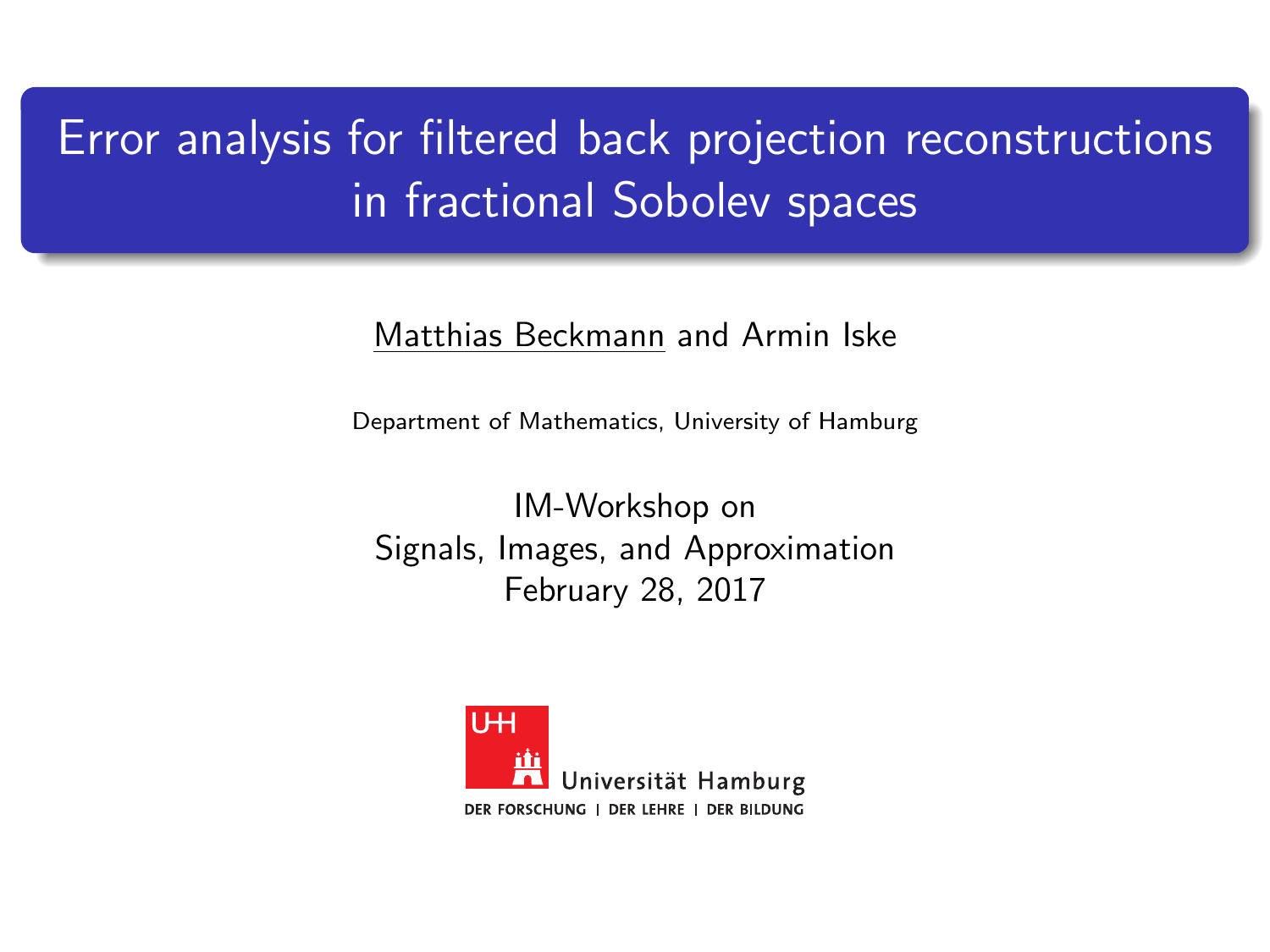# **Outline**

### <sup>1</sup> [Filtered Back Projection](#page-2-0)

- **[Basic Reconstruction Problem](#page-2-0)**
- [Approximate Reconstruction Formula](#page-7-0)

### 2 [Analysis of the Reconstruction Error in the](#page-14-0)  $H^{\sigma}$ -Norm

- **•** [Error Estimate](#page-14-0)
- **[Convergence](#page-22-0)**

### $3$  H<sup> $\sigma$ </sup>-Error Analysis for  $C<sup>k</sup>$ [-Window Functions](#page-28-0)

- **[Numerical Observations](#page-28-0)**
- [Error Estimate for](#page-33-0)  $C^k$ -Windows

### 4 Asymptotic H<sup>o</sup>[-Error Analysis](#page-43-0)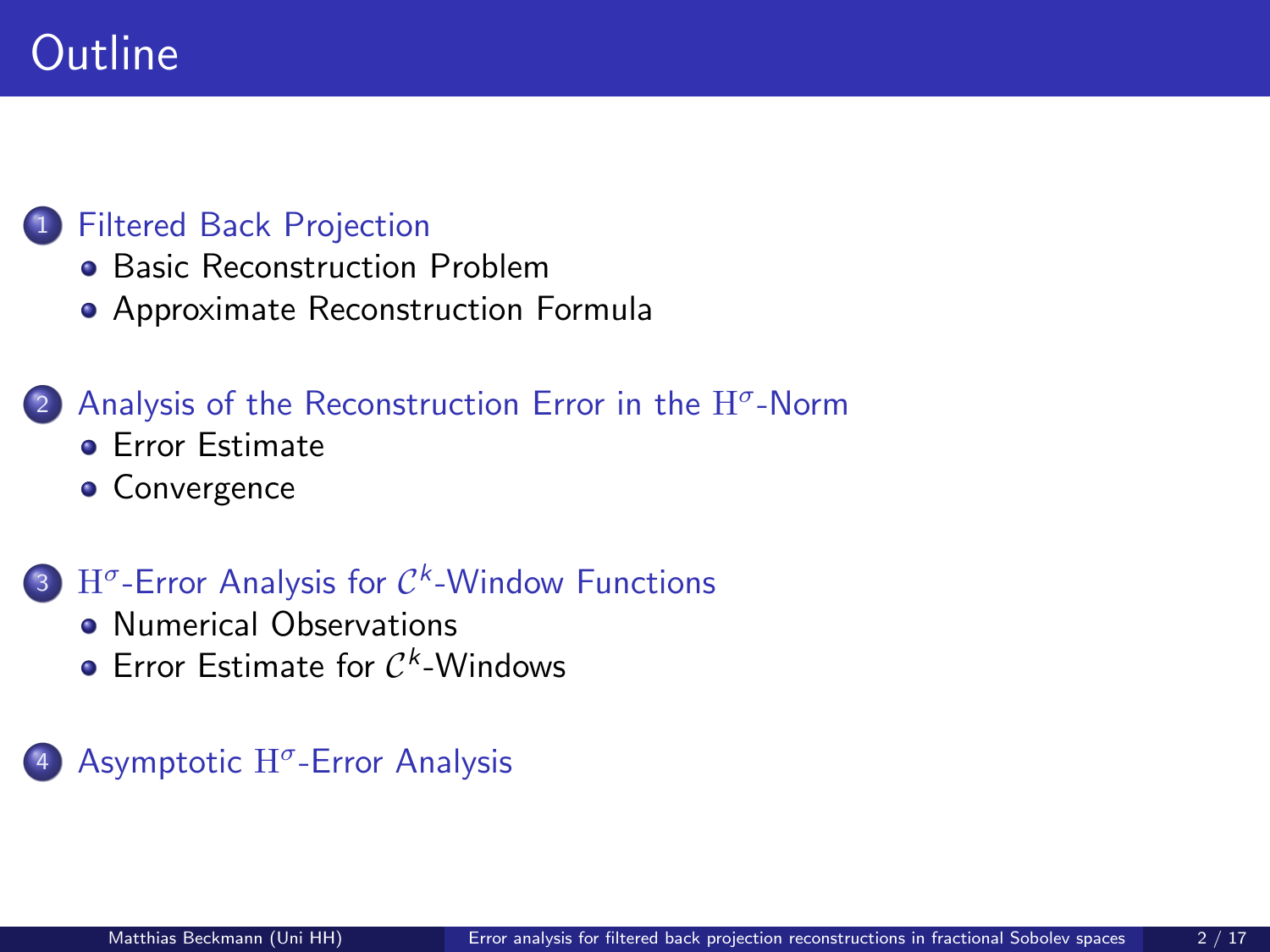#### <span id="page-2-0"></span>Problem formulation:

Let  $\Omega\subseteq\mathbb{R}^2$  be given. Reconstruct a bivariate function  $f\equiv f(x,y)$  with  $f\in\mathrm{L}^1(\Omega)$ on its domain Ω from given Radon data

 $\{\mathcal{R}f(t,\theta) \mid t \in \mathbb{R}, \theta \in [0,\pi)\}\,$ 

where the <code>Radon</code> transform  $\mathcal{R}f$  of  $f\in\mathrm{L}^1(\mathbb{R}^2)$  is defined as

$$
\mathcal{R}f(t,\theta)=\int_{\{x\cos(\theta)+y\sin(\theta)=t\}}f(x,y)\,\mathrm{d} x\,\mathrm{d} y\quad\text{ for }(t,\theta)\in\mathbb{R}\times[0,\pi).
$$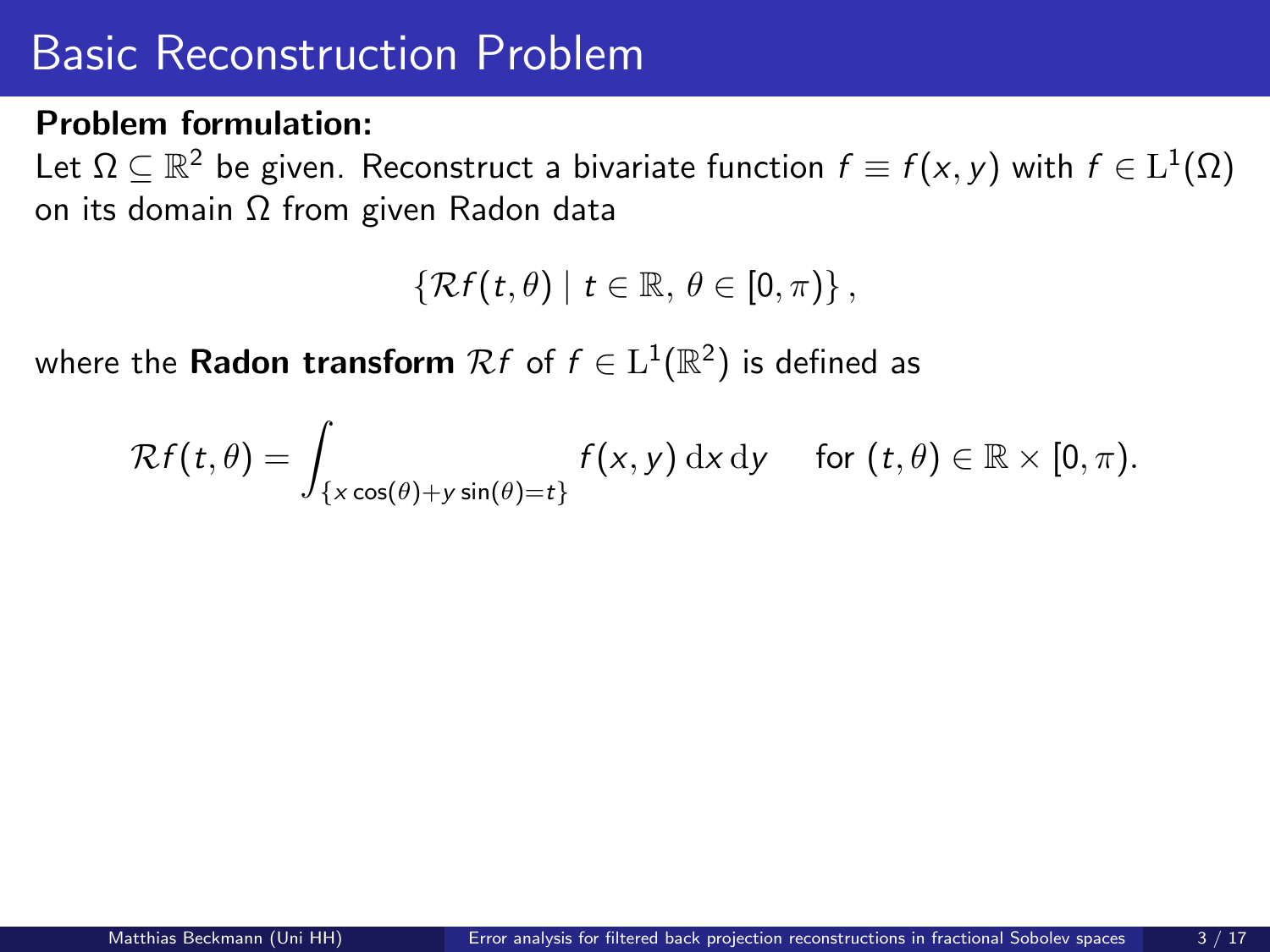#### Problem formulation:

Let  $\Omega\subseteq\mathbb{R}^2$  be given. Reconstruct a bivariate function  $f\equiv f(x,y)$  with  $f\in\mathrm{L}^1(\Omega)$ on its domain Ω from given Radon data

$$
\left\{\mathcal{R}f(t,\theta)\mid t\in\mathbb{R},\,\theta\in[0,\pi)\right\},\
$$

where the <code>Radon</code> transform  $\mathcal{R}f$  of  $f\in\mathrm{L}^1(\mathbb{R}^2)$  is defined as

$$
\mathcal{R}f(t,\theta)=\int_{\{x\cos(\theta)+y\sin(\theta)=t\}}f(x,y)\,\mathrm{d} x\,\mathrm{d} y\quad\text{ for }(t,\theta)\in\mathbb{R}\times[0,\pi).
$$

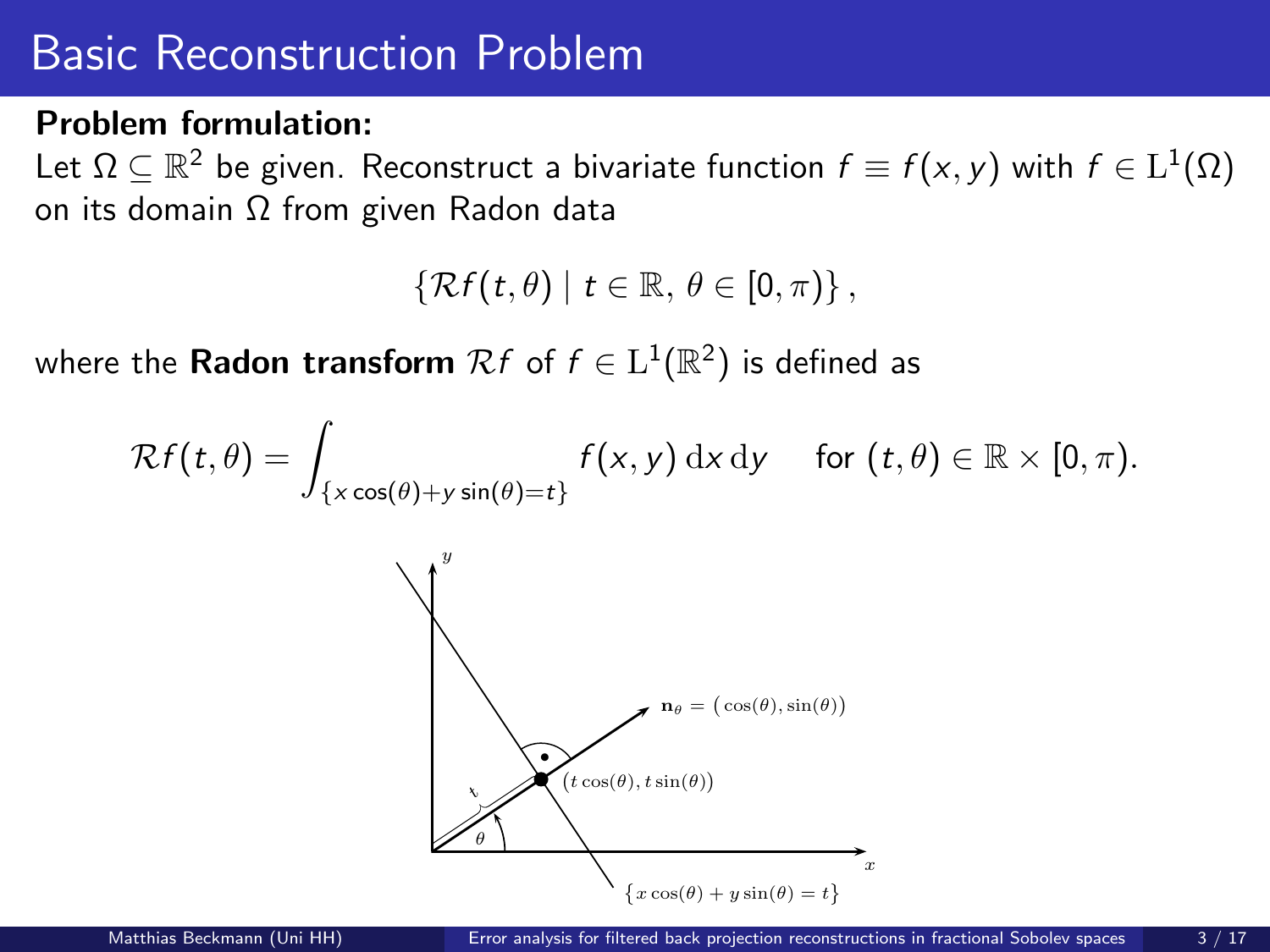#### Problem formulation:

Let  $\Omega\subseteq\mathbb{R}^2$  be given. Reconstruct a bivariate function  $f\equiv f(x,y)$  with  $f\in\mathrm{L}^1(\Omega)$ on its domain Ω from given Radon data

$$
\left\{ \mathcal{R}f(t,\theta)\mid t\in\mathbb{R},\,\theta\in[0,\pi)\right\} ,
$$

where the <code>Radon</code> transform  $\mathcal{R}f$  of  $f\in\mathrm{L}^1(\mathbb{R}^2)$  is defined as

$$
\mathcal{R}f(t,\theta)=\int_{\{x\cos(\theta)+y\sin(\theta)=t\}}f(x,y)\,\mathrm{d} x\,\mathrm{d} y\quad\text{ for }(t,\theta)\in\mathbb{R}\times[0,\pi).
$$







(a) Phantom (b) Radon transform

Fig.: The Shepp-Logan phantom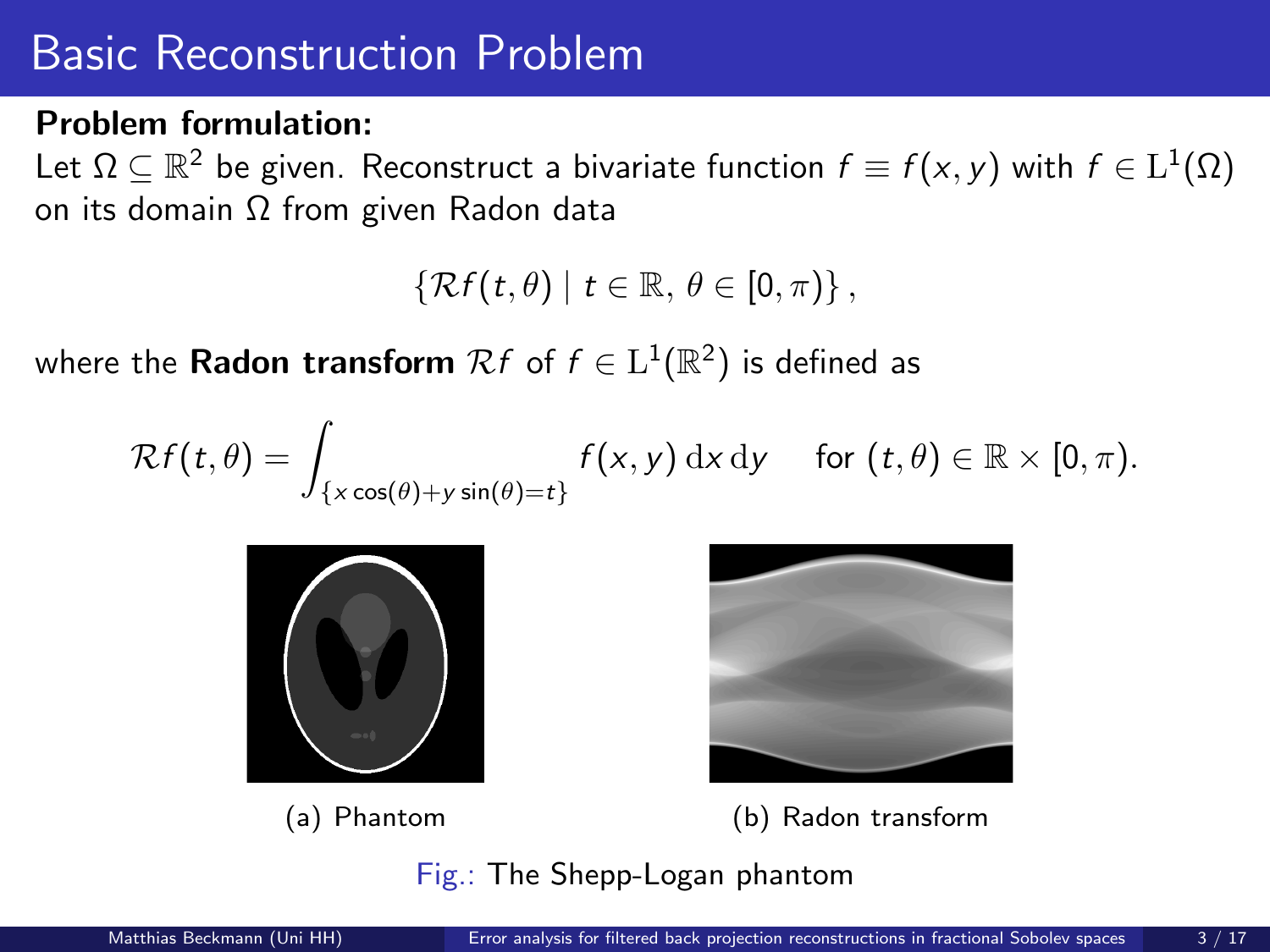#### Problem formulation:

Let  $\Omega\subseteq\mathbb{R}^2$  be given. Reconstruct a bivariate function  $f\equiv f(x,y)$  with  $f\in\mathrm{L}^1(\Omega)$ on its domain Ω from given Radon data

 $\{\mathcal{R}f(t,\theta) \mid t \in \mathbb{R}, \theta \in [0,\pi)\}\,$ 

where the <code>Radon</code> transform  $\mathcal{R}f$  of  $f\in\mathrm{L}^1(\mathbb{R}^2)$  is defined as

$$
\mathcal{R}f(t,\theta)=\int_{\{x\cos(\theta)+y\sin(\theta)=t\}}f(x,y)\,\mathrm{d} x\,\mathrm{d} y\quad\text{ for }(t,\theta)\in\mathbb{R}\times[0,\pi).
$$

#### Analytical solution:

The inversion of  $R$  involves the **back projection**  $\mathcal{B}h$  of  $h \in L^1(\mathbb{R} \times [0, \pi))$ ,

$$
\mathcal{B}h(x,y) = \frac{1}{\pi} \int_0^{\pi} h(x \cos(\theta) + y \sin(\theta), \theta) d\theta \quad \text{ for } (x,y) \in \mathbb{R}^2,
$$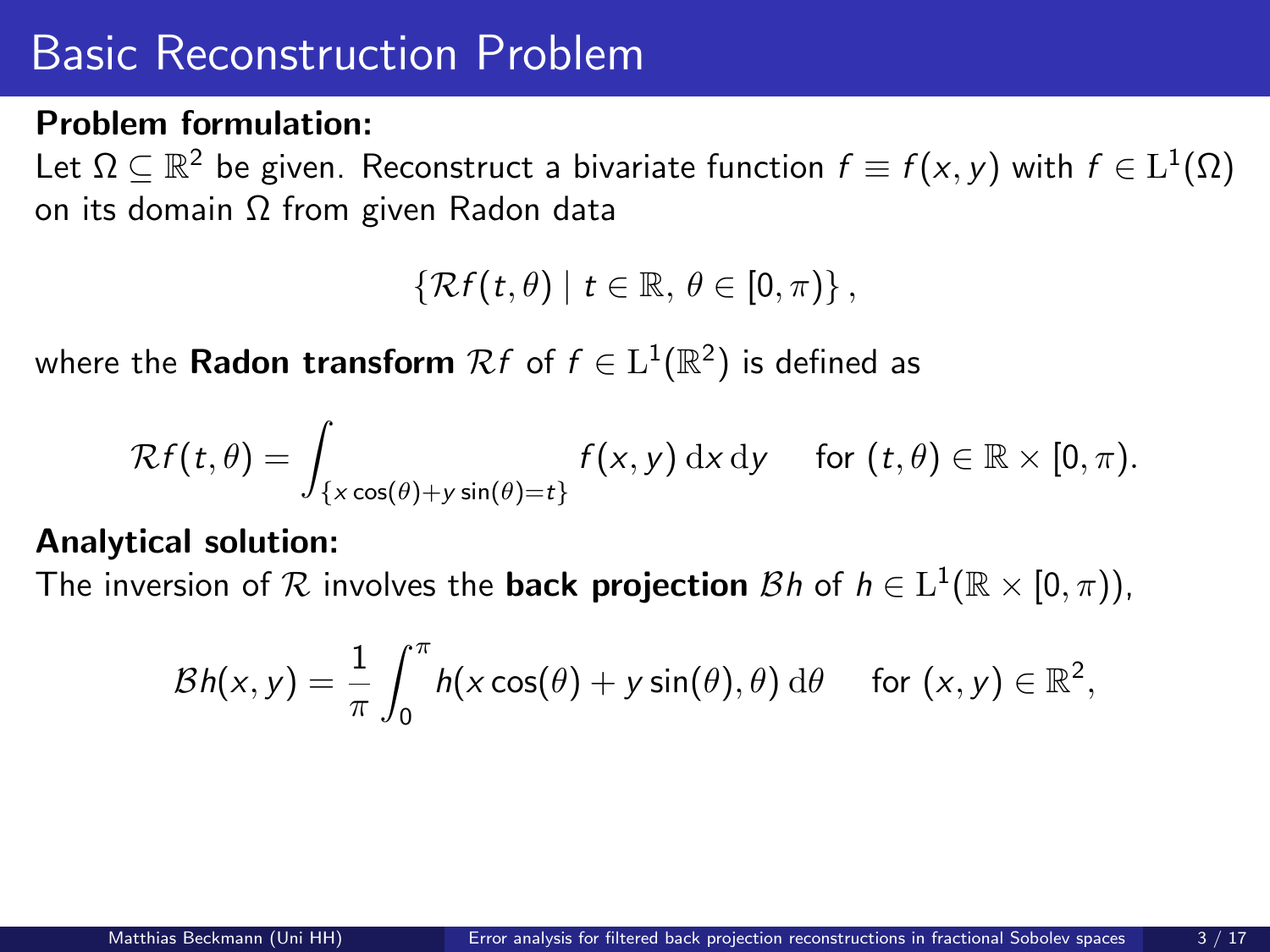#### Problem formulation:

Let  $\Omega\subseteq\mathbb{R}^2$  be given. Reconstruct a bivariate function  $f\equiv f(x,y)$  with  $f\in\mathrm{L}^1(\Omega)$ on its domain Ω from given Radon data

 $\{\mathcal{R}f(t,\theta) \mid t \in \mathbb{R}, \theta \in [0,\pi)\}\,$ 

where the <code>Radon</code> transform  $\mathcal{R}f$  of  $f\in\mathrm{L}^1(\mathbb{R}^2)$  is defined as

$$
\mathcal{R}f(t,\theta)=\int_{\{x\cos(\theta)+y\sin(\theta)=t\}}f(x,y)\,\mathrm{d} x\,\mathrm{d} y\quad\text{ for }(t,\theta)\in\mathbb{R}\times[0,\pi).
$$

#### Analytical solution:

The inversion of  $R$  involves the **back projection**  $\mathcal{B}h$  of  $h \in L^1(\mathbb{R} \times [0, \pi))$ ,

$$
\mathcal{B}h(x,y) = \frac{1}{\pi} \int_0^{\pi} h(x \cos(\theta) + y \sin(\theta), \theta) d\theta \quad \text{ for } (x,y) \in \mathbb{R}^2,
$$

and is given, for  $f\in \mathrm{L}^1(\mathbb{R}^2)\cap\mathcal{C}(\mathbb{R}^2)$ , by the filtered back projection formula

$$
f(x,y)=\frac{1}{2}\mathcal{B}(\mathcal{F}^{-1}[|S|\mathcal{F}(\mathcal{R}f)(S,\theta)])(x,y) \quad \forall (x,y) \in \mathbb{R}^2.
$$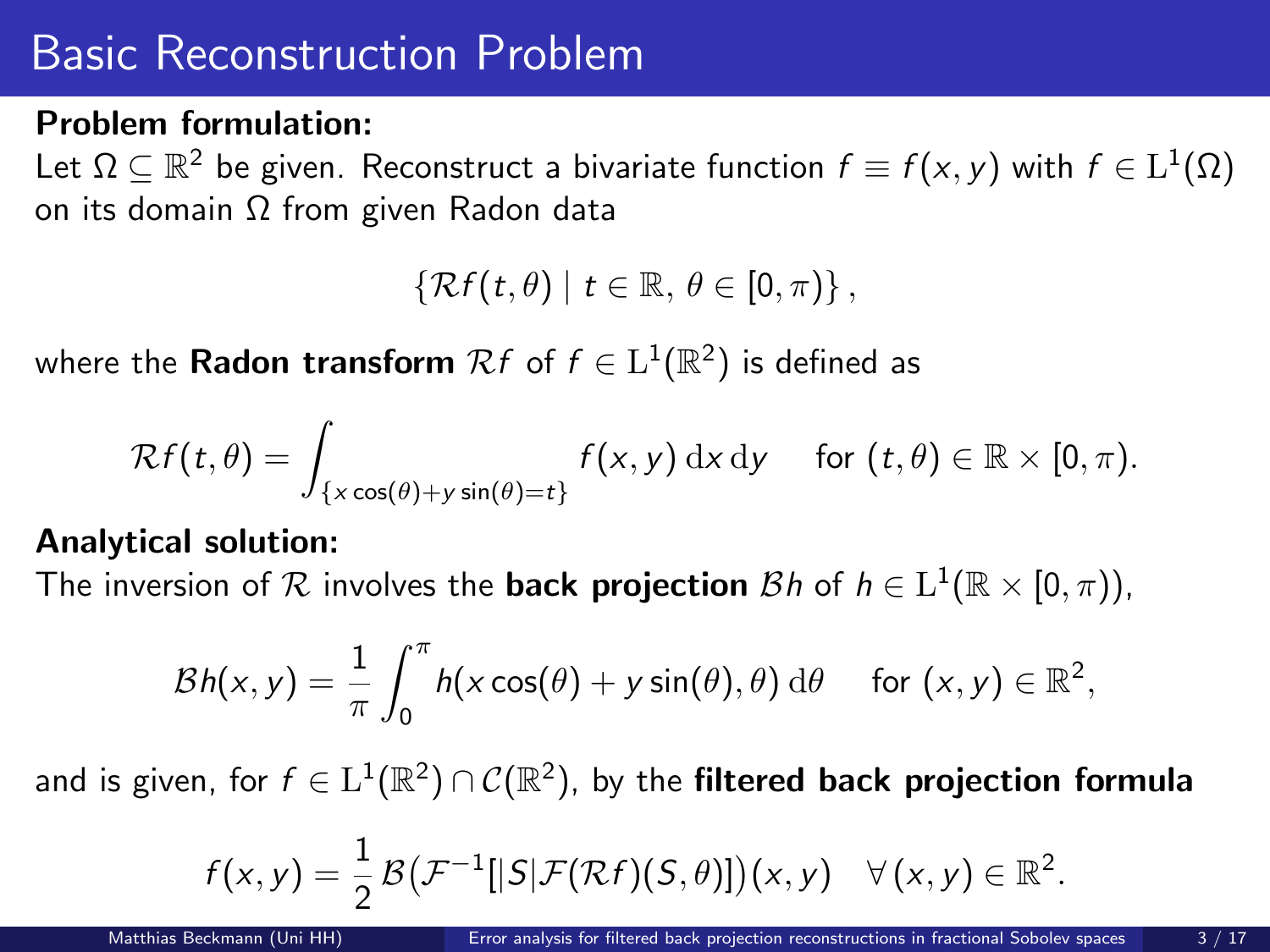<span id="page-7-0"></span>**Stabilization:** Replace the factor  $|S|$  by a **low-pass filter**  $A_L : \mathbb{R} \longrightarrow \mathbb{R}$ ,

$$
A_L(S) = |S|W(S/L) \quad \text{ for } S \in \mathbb{R}
$$

with finite bandwidth  $L > 0$  and an even window function  $W : \mathbb{R} \longrightarrow \mathbb{R}$  with compact support supp $(W) \subseteq [-1,1]$ .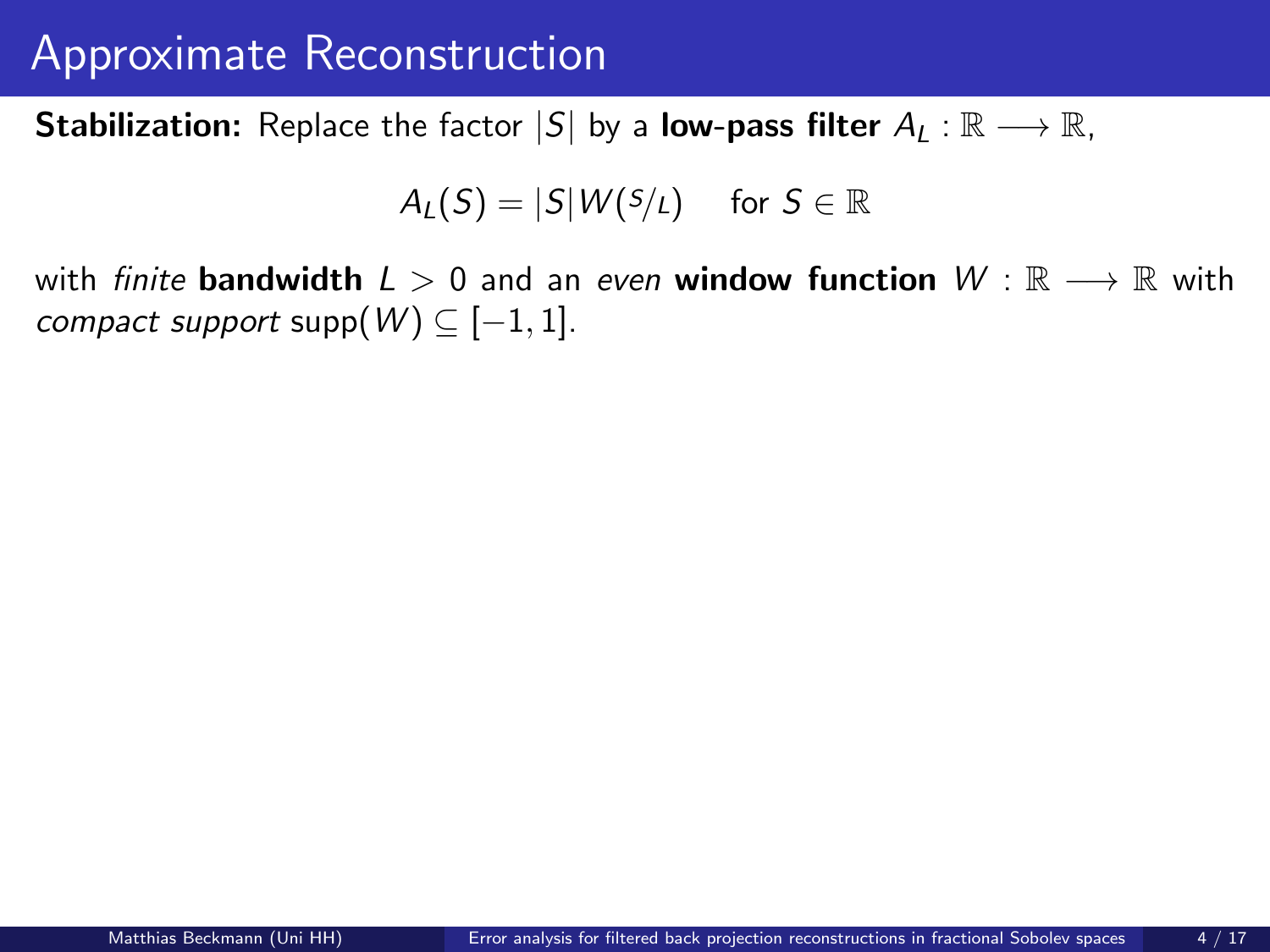**Stabilization:** Replace the factor  $|S|$  by a **low-pass filter**  $A_L : \mathbb{R} \longrightarrow \mathbb{R}$ ,

$$
A_L(S) = |S|W(S/L) \quad \text{ for } S \in \mathbb{R}
$$

with *finite* bandwidth  $L > 0$  and an even window function  $W : \mathbb{R} \longrightarrow \mathbb{R}$  with compact support supp $(W) \subseteq [-1,1]$ .



Fig.: Window functions of typical low-pass filters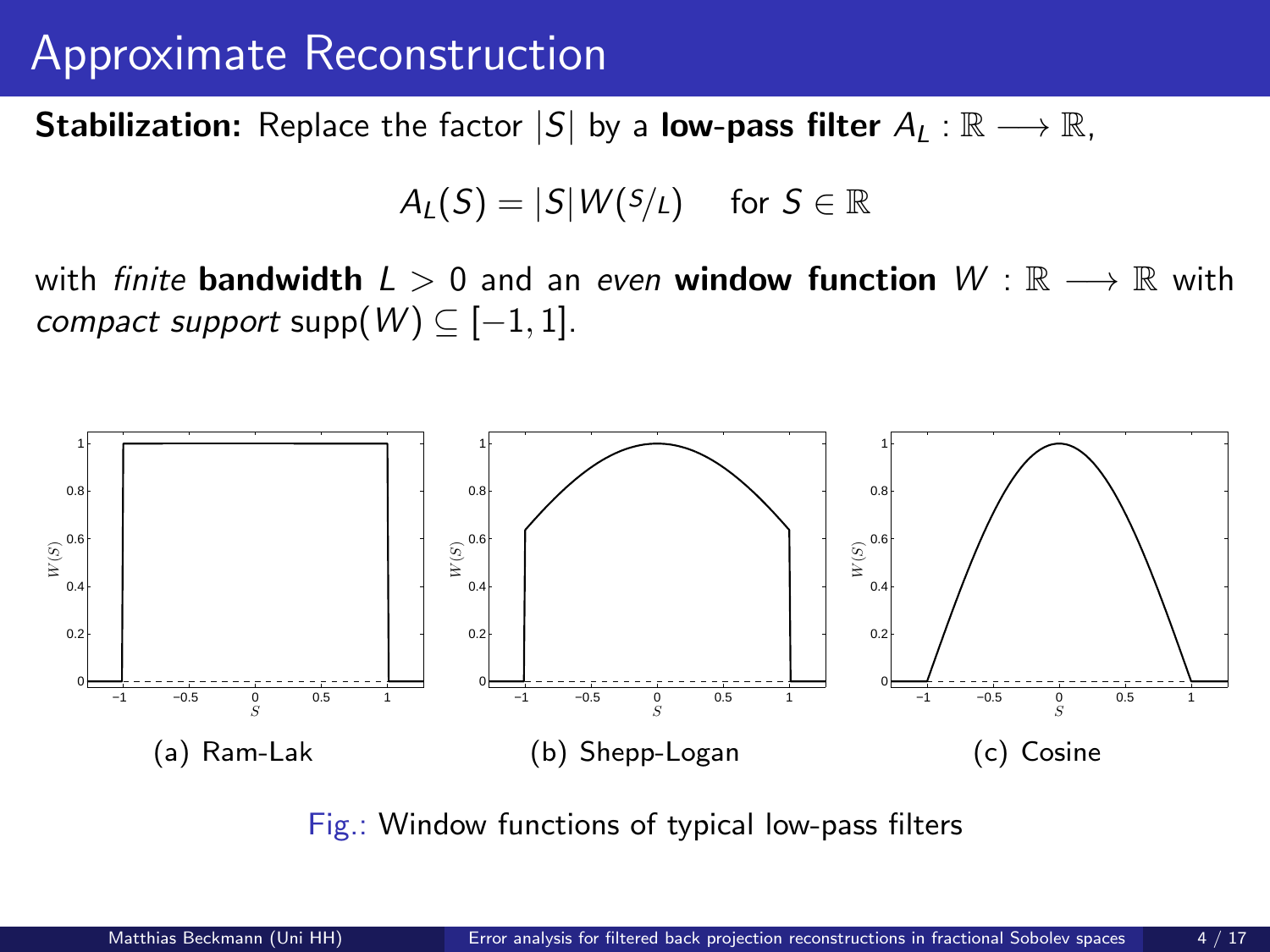**Stabilization:** Replace the factor  $|S|$  by a **low-pass filter**  $A_L : \mathbb{R} \longrightarrow \mathbb{R}$ ,

$$
A_L(S) = |S|W(S/L) \quad \text{ for } S \in \mathbb{R}
$$

with *finite* **bandwidth**  $L > 0$  and an even **window function**  $W : \mathbb{R} \longrightarrow \mathbb{R}$  with compact support supp $(W) \subseteq [-1, 1]$ .

#### Approximate reconstruction formula:

Applying the low-pass filter  $A_l$  yields an approximate FBP reconstruction  $f_l$  given by

$$
f_L(x,y) = \frac{1}{2} \mathcal{B} \big( \mathcal{F}^{-1}[A_L(S)\mathcal{F}(\mathcal{R}f)(S,\theta)] \big)(x,y) \quad \text{ for } (x,y) \in \mathbb{R}^2.
$$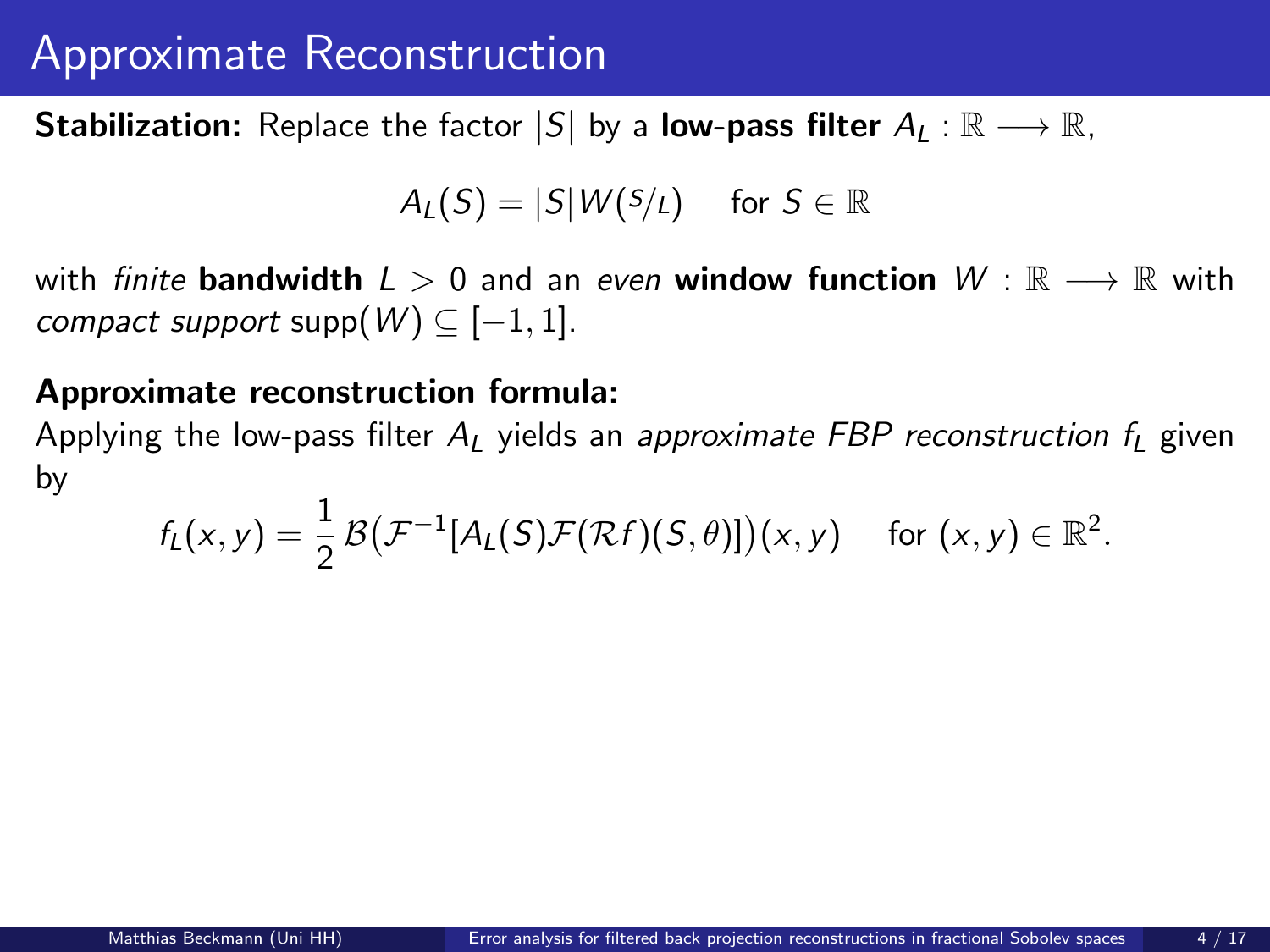**Stabilization:** Replace the factor  $|S|$  by a **low-pass filter**  $A_l : \mathbb{R} \longrightarrow \mathbb{R}$ ,

$$
A_L(S) = |S|W(S/L) \quad \text{ for } S \in \mathbb{R}
$$

with *finite* bandwidth  $L > 0$  and an even window function  $W : \mathbb{R} \longrightarrow \mathbb{R}$  with compact support supp $(W) \subseteq [-1, 1]$ .

#### Approximate reconstruction formula:

Applying the low-pass filter  $A_l$  yields an approximate FBP reconstruction  $f_l$  given by

$$
f_L(x,y) = \frac{1}{2} \mathcal{B} \big( \mathcal{F}^{-1}[A_L(S)\mathcal{F}(\mathcal{R}f)(S,\theta)] \big)(x,y) \quad \text{ for } (x,y) \in \mathbb{R}^2.
$$

### Proposition

Let  $f \in L^1(\mathbb{R}^2)$  and  $W \in L^\infty(\mathbb{R})$  be even with supp $(W) \subseteq [-1,1]$ . Then, for all  $L > 0$ , the approximate FBP reconstruction  $f_L$  is defined almost everywhere on  $\mathbb{R}^2$ and can be rewritten as

$$
f_L = \frac{1}{2} \mathcal{B} \big( \mathcal{F}^{-1} A_L * \mathcal{R} f \big) .
$$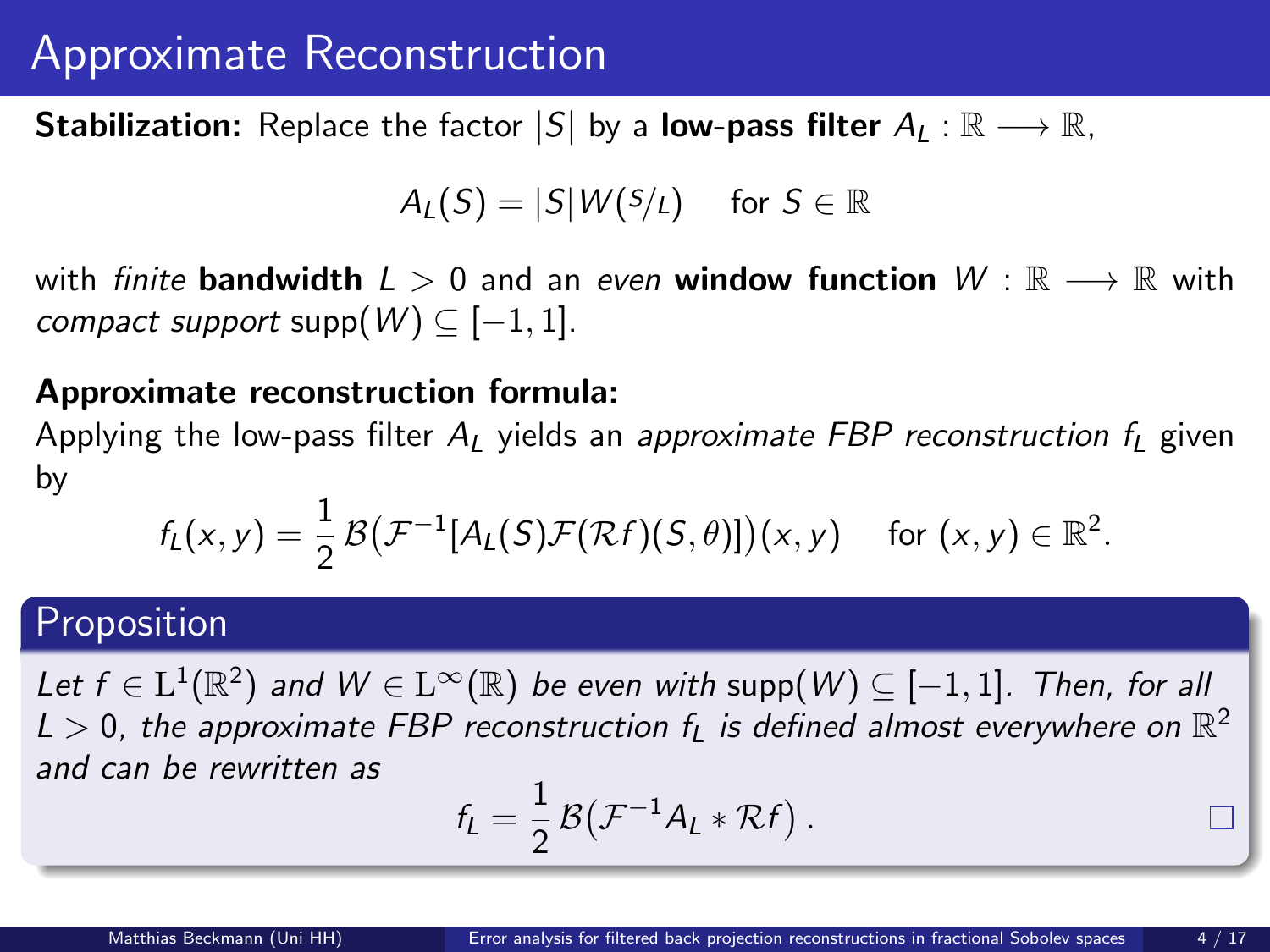### Proposition

For all  $L>0$ , the approximate FBP reconstruction  $f_L$  satisfies  $f_L\in\mathrm{L}^2(\mathbb{R}^2)$  and

$$
f_L = f * K_L
$$

with the convolution kernel  $K_L : \mathbb{R}^2 \longrightarrow \mathbb{R}$  given by

$$
K_L(x,y)=\frac{1}{2}\mathcal{B}(\mathcal{F}^{-1}A_L)(x,y) \quad \text{ for } (x,y)\in\mathbb{R}^2.
$$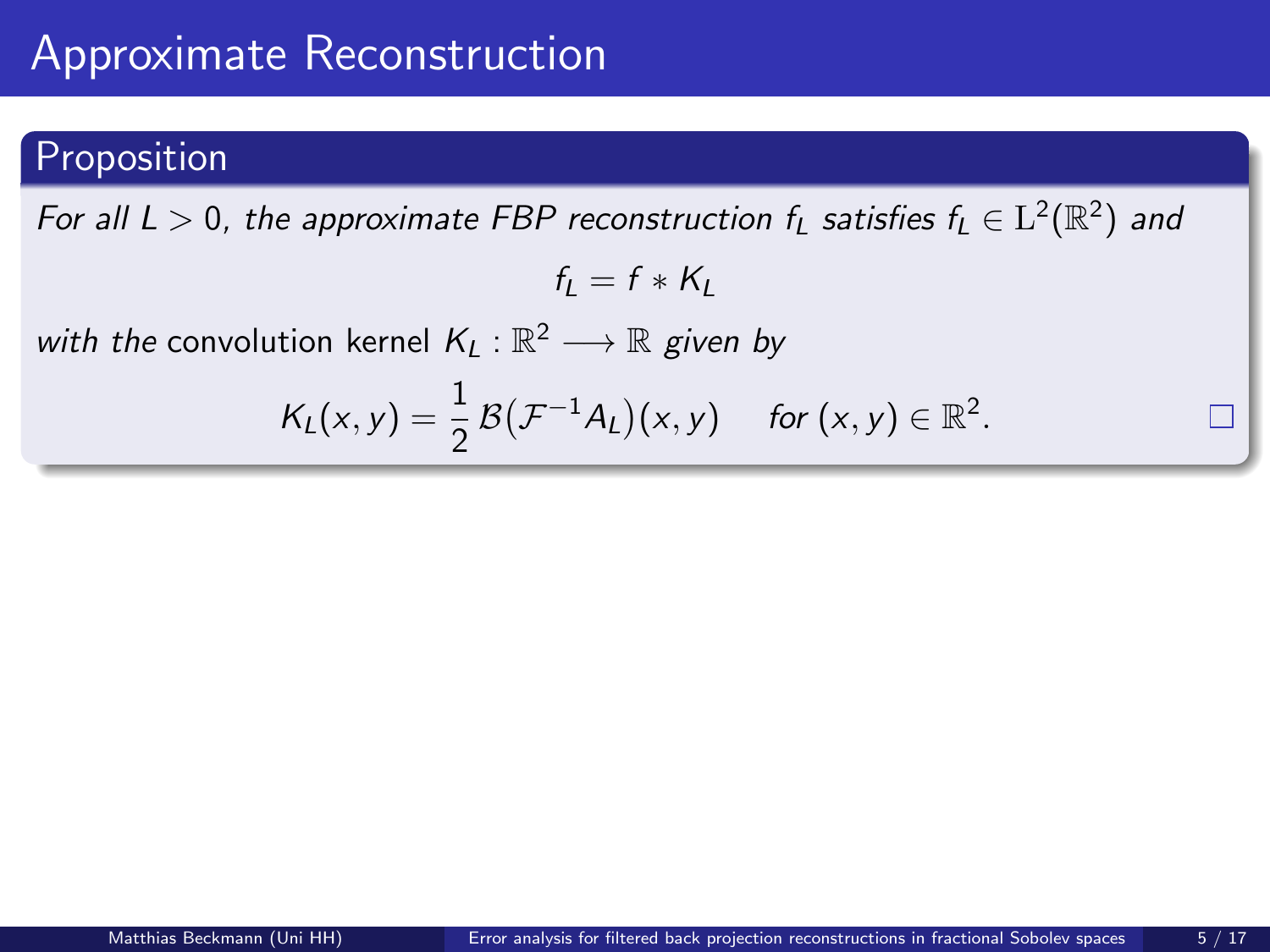### Proposition

For all  $L>0$ , the approximate FBP reconstruction  $f_L$  satisfies  $f_L\in\mathrm{L}^2(\mathbb{R}^2)$  and

$$
f_L = f * K_L
$$

with the convolution kernel  $K_L : \mathbb{R}^2 \longrightarrow \mathbb{R}$  given by

$$
K_L(x,y)=\frac{1}{2}\mathcal{B}(\mathcal{F}^{-1}A_L)(x,y) \quad \text{ for } (x,y)\in\mathbb{R}^2.
$$

We define the bivariate window function  $\mathcal{W}_L:\mathbb{R}^2\longrightarrow\mathbb{R}$  as

$$
W_L(x,y) = W\left(\frac{r(x,y)}{L}\right) \quad \text{for } (x,y) \in \mathbb{R}^2,
$$

where we let

$$
r(x,y) = \sqrt{x^2 + y^2} \quad \text{for } (x,y) \in \mathbb{R}^2.
$$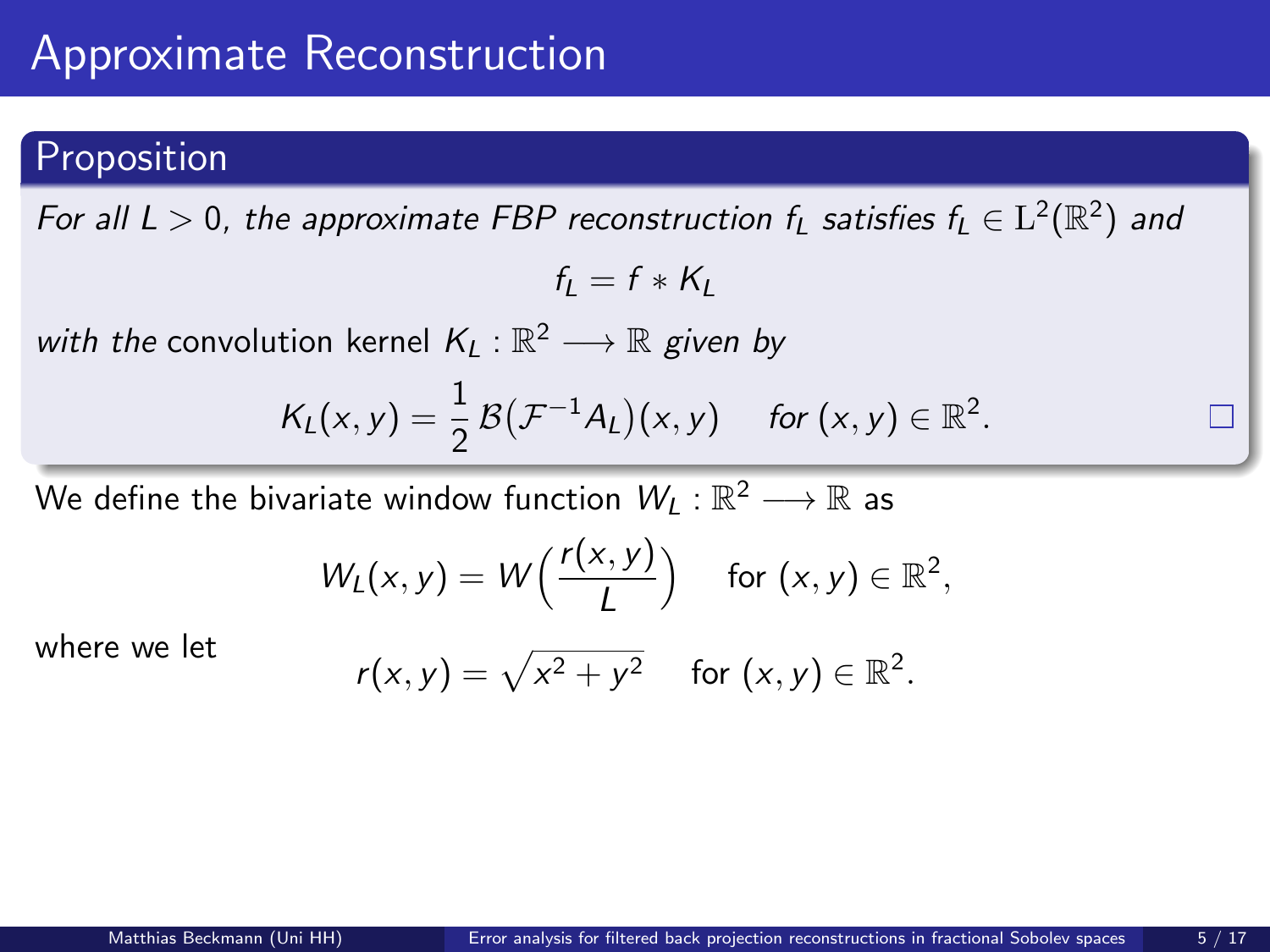### Proposition

For all  $L>0$ , the approximate FBP reconstruction  $f_L$  satisfies  $f_L\in\mathrm{L}^2(\mathbb{R}^2)$  and

$$
f_L = f * K_L
$$

with the convolution kernel  $K_L : \mathbb{R}^2 \longrightarrow \mathbb{R}$  given by

$$
K_L(x,y)=\frac{1}{2}\mathcal{B}(\mathcal{F}^{-1}A_L)(x,y) \quad \text{ for } (x,y)\in\mathbb{R}^2.
$$

We define the bivariate window function  $\mathcal{W}_L:\mathbb{R}^2\longrightarrow\mathbb{R}$  as

$$
W_L(x,y) = W\left(\frac{r(x,y)}{L}\right) \quad \text{for } (x,y) \in \mathbb{R}^2,
$$

where we let

$$
r(x,y) = \sqrt{x^2 + y^2} \quad \text{for } (x,y) \in \mathbb{R}^2.
$$

#### Proposition

For all  $L > 0$ , the convolution kernel  $K_L$  satisfies  $K_L \in C_0(\mathbb{R}^2) \cap L^2(\mathbb{R}^2)$  and  $\mathcal{F}K_L(x,y) = W_L(x,y)$  for almost all  $(x,y) \in \mathbb{R}^2$ .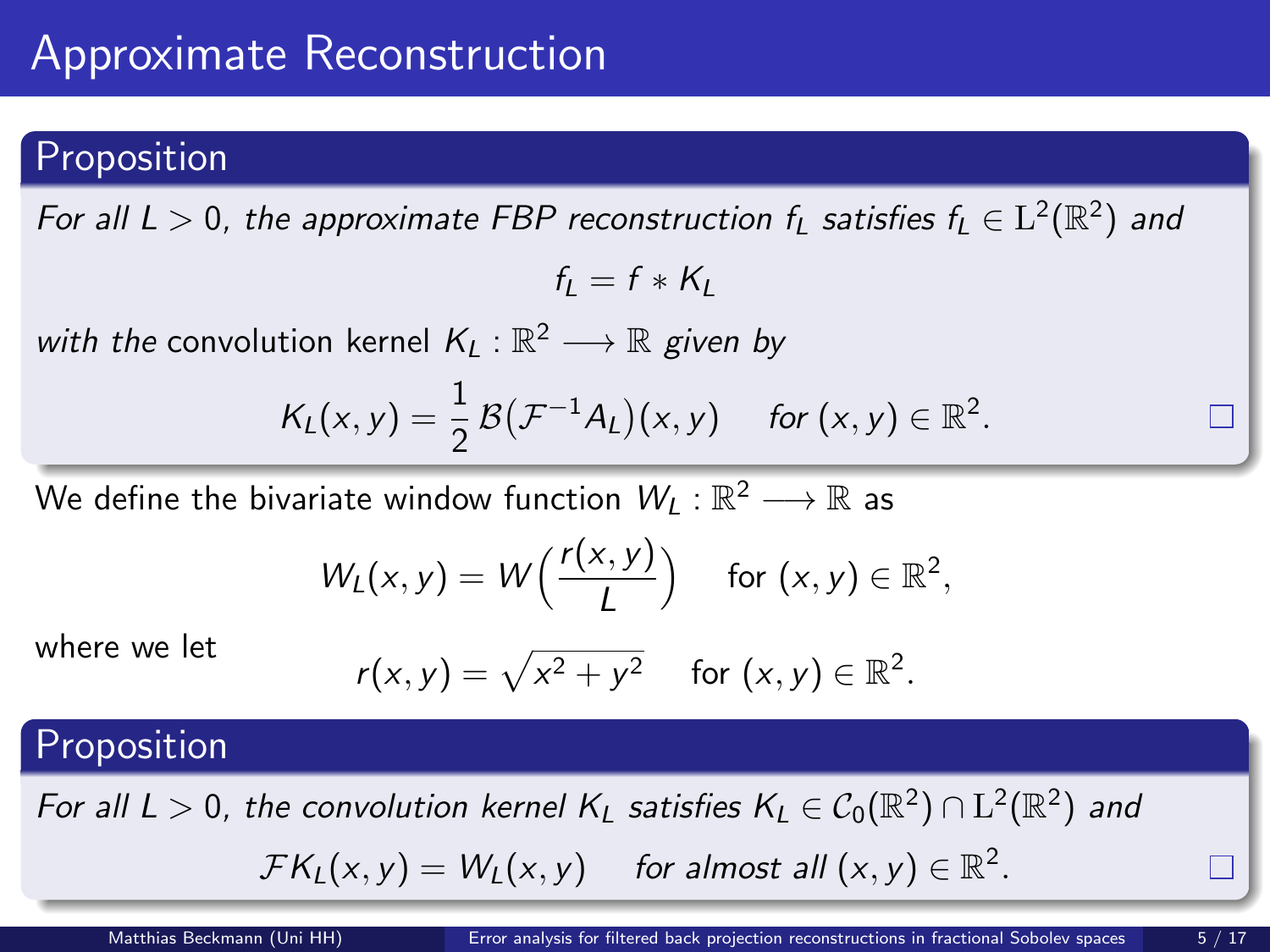### <span id="page-14-0"></span>Aim

Analyse the FBP reconstruction error

$$
e_L=f-f_L
$$

depending on the window function W and the bandwidth  $L > 0$ .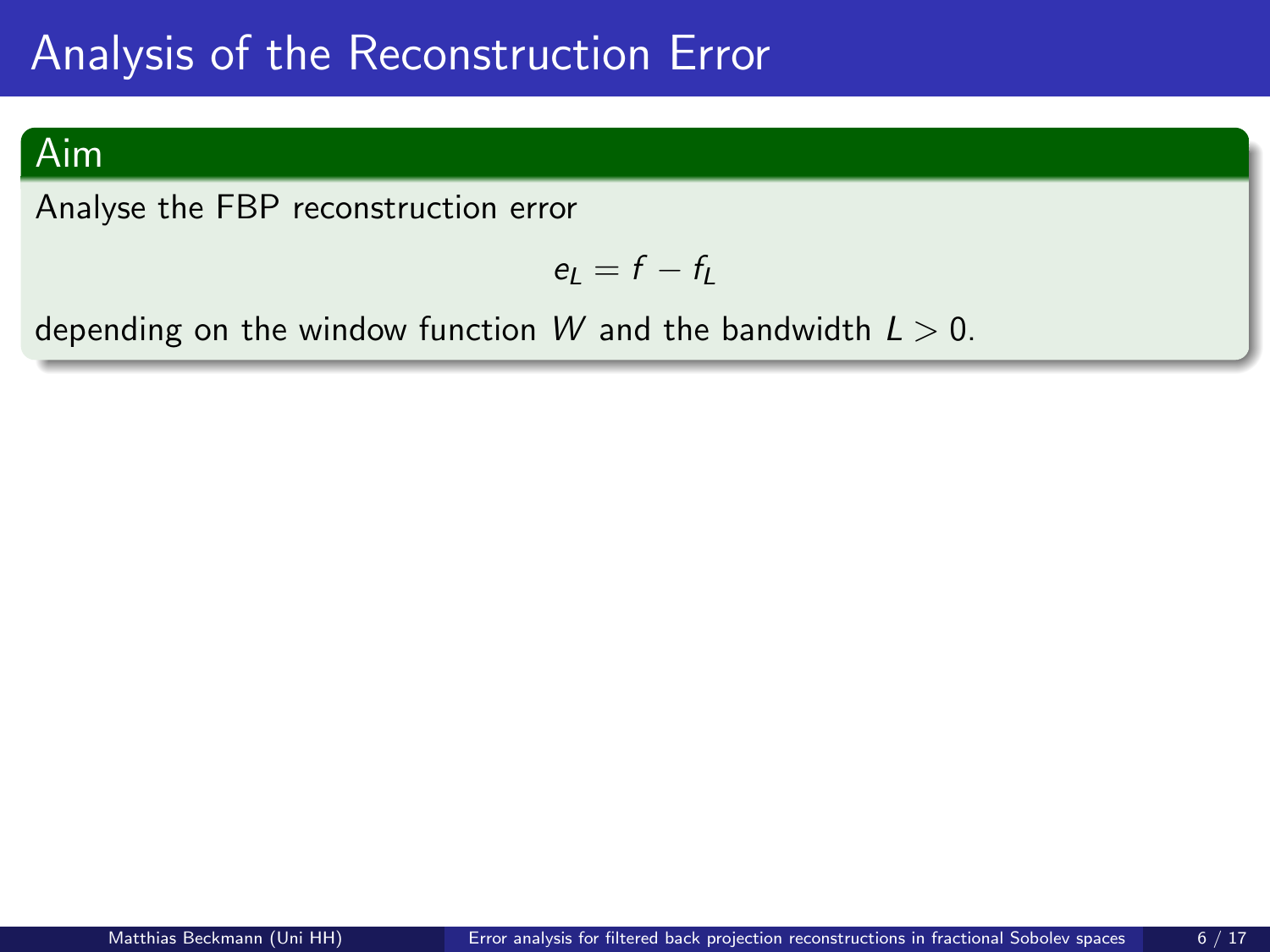### Aim

Analyse the FBP reconstruction error

$$
e_L=f-f_L
$$

depending on the window function W and the bandwidth  $L > 0$ .

#### Previous work:

Pointwise and L∞-error estimates by [\[Munshi et al., 1991,](#page-44-0) [Munshi, 1992\]](#page-44-1)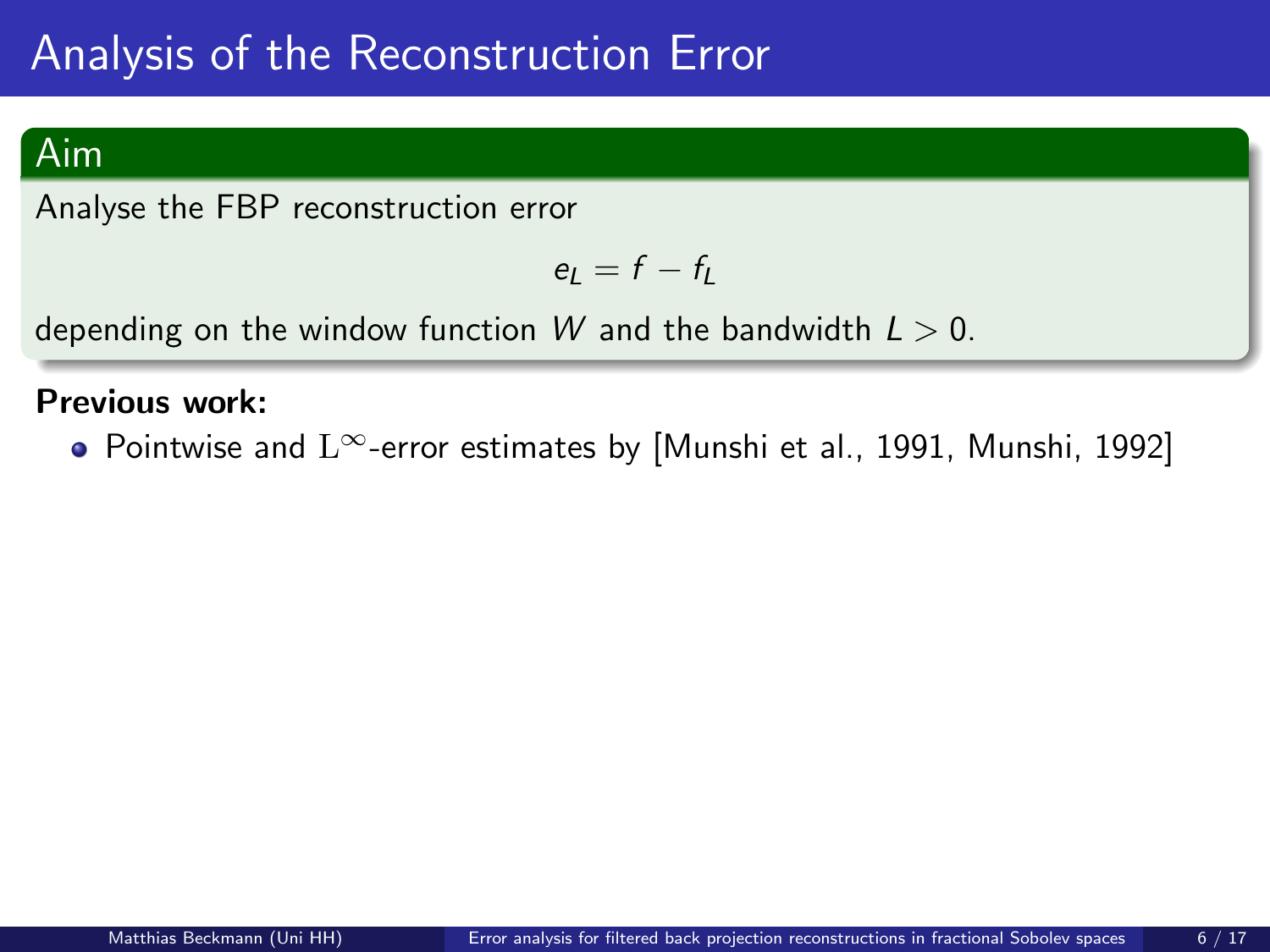### Aim

Analyse the FBP reconstruction error

$$
e_L=f-f_L
$$

depending on the window function W and the bandwidth  $L > 0$ .

#### Previous work:

- Pointwise and  $L^{\infty}$ -error estimates by [\[Munshi et al., 1991,](#page-44-0) [Munshi, 1992\]](#page-44-1)
- $L^p$ -error estimates in terms of  $L^p$ -moduli of continuity by [\[Madych, 1990\]](#page-44-2)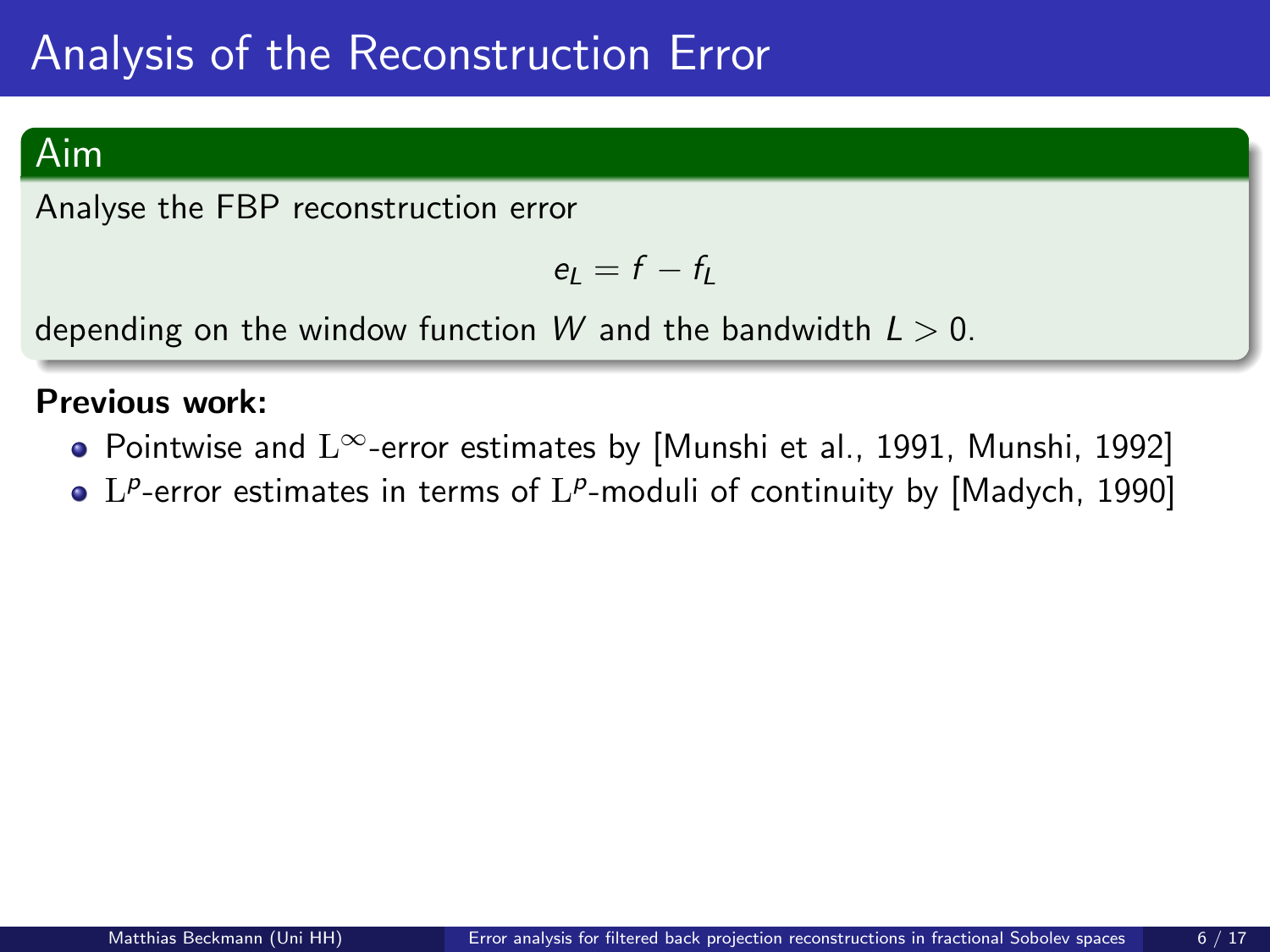### Aim

Analyse the FBP reconstruction error

$$
e_L=f-f_L
$$

depending on the window function W and the bandwidth  $L > 0$ .

#### Previous work:

- Pointwise and  $L^{\infty}$ -error estimates by [\[Munshi et al., 1991,](#page-44-0) [Munshi, 1992\]](#page-44-1)
- $L^p$ -error estimates in terms of  $L^p$ -moduli of continuity by [\[Madych, 1990\]](#page-44-2)
- $\rm L^2$ -error estimates in fractional Sobolev spaces by [\[Beckmann & Iske, 2016\]](#page-44-3)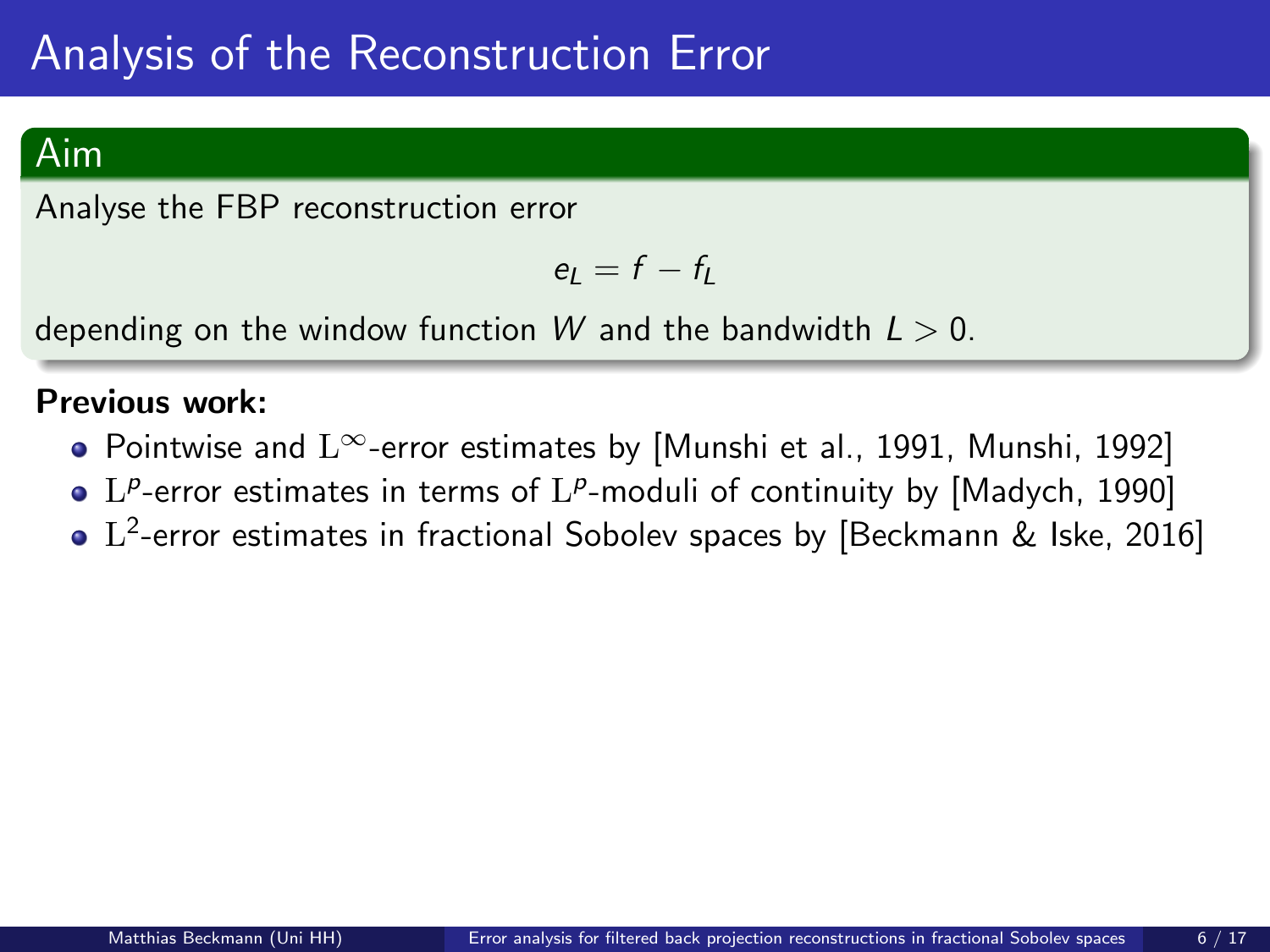### Aim

Analyse the FBP reconstruction error

$$
e_L = f - f_L
$$

depending on the window function W and the bandwidth  $L > 0$ .

#### Previous work:

- Pointwise and L∞-error estimates by [\[Munshi et al., 1991,](#page-44-0) [Munshi, 1992\]](#page-44-1)
- $L^p$ -error estimates in terms of  $L^p$ -moduli of continuity by [\[Madych, 1990\]](#page-44-2)
- $\rm L^2$ -error estimates in fractional Sobolev spaces by [\[Beckmann & Iske, 2016\]](#page-44-3)

#### In this talk:

 $\bullet$  Sobolev error estimates for target functions f from fractional Sobolev spaces, i.e.,

$$
f \in \mathrm{H}^\alpha(\mathbb{R}^2) = \left\{ g \in \mathcal{S}'(\mathbb{R}^2) \mid ||g||_\alpha < \infty \right\} \quad \text{ for } \alpha > 0,
$$

where

$$
\|g\|_{\alpha}^2 = \frac{1}{4\pi^2} \int_{\mathbb{R}^2} (1 + r(x, y)^2)^{\alpha} |\mathcal{F}g(x, y)|^2 d(x, y)
$$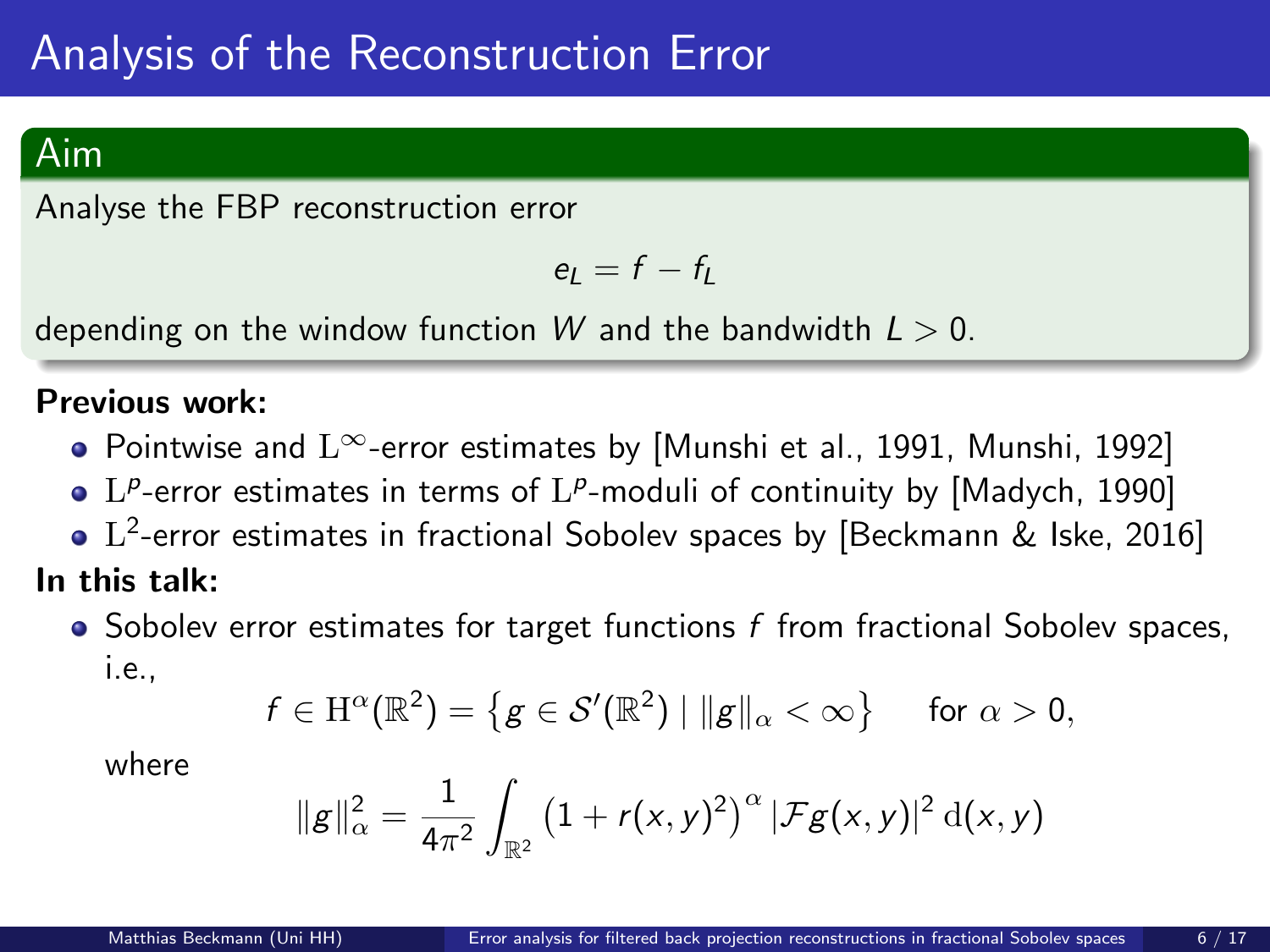### Aim

Analyse the FBP reconstruction error

$$
e_L = f - f_L
$$

depending on the window function W and the bandwidth  $L > 0$ .

#### Previous work:

- Pointwise and  $L^{\infty}$ -error estimates by [\[Munshi et al., 1991,](#page-44-0) [Munshi, 1992\]](#page-44-1)
- $L^p$ -error estimates in terms of  $L^p$ -moduli of continuity by [\[Madych, 1990\]](#page-44-2)
- $\rm L^2$ -error estimates in fractional Sobolev spaces by [\[Beckmann & Iske, 2016\]](#page-44-3)

#### In this talk:

 $\bullet$  Sobolev error estimates for target functions f from fractional Sobolev spaces, i.e.,

$$
f \in \mathrm{H}^\alpha(\mathbb{R}^2) = \left\{ g \in \mathcal{S}'(\mathbb{R}^2) \mid ||g||_\alpha < \infty \right\} \quad \text{ for } \alpha > 0,
$$

where

$$
\|g\|_{\alpha}^2 = \frac{1}{4\pi^2} \int_{\mathbb{R}^2} (1 + r(x, y)^2)^{\alpha} |\mathcal{F}g(x, y)|^2 d(x, y)
$$

• Convergence rates ( $L \longrightarrow \infty$ ) in terms of bandwidth L and smoothness  $\alpha$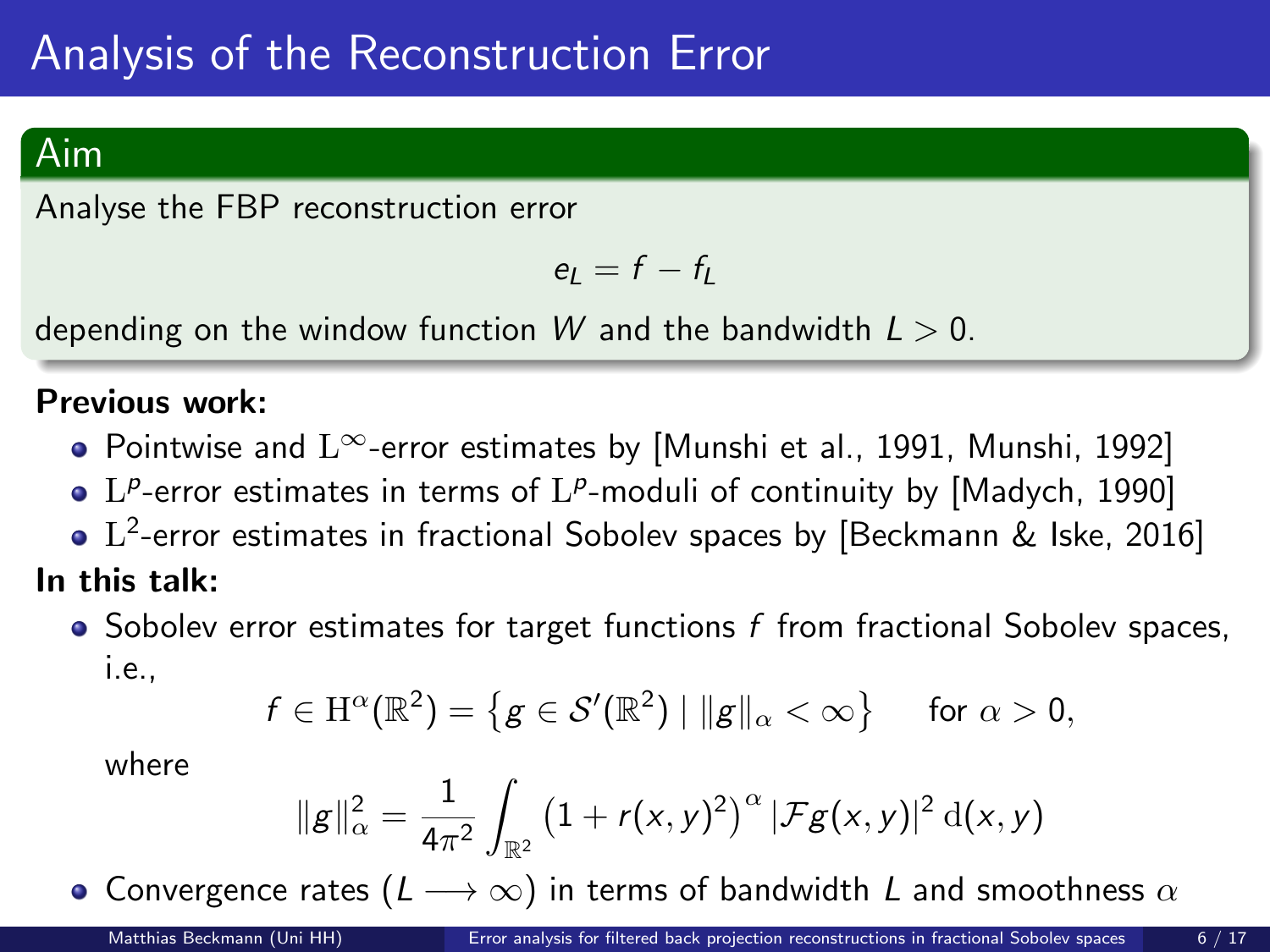# $\mathrm{H}^\sigma$ -Error Analysis

## Theorem  $(H^{\sigma}$ -error estimate)

Let  $f\, \in\, \mathrm{L}^1(\mathbb{R}^2)\, \cap\, \mathrm{H}^\alpha(\mathbb{R}^2)$  for some  $\alpha\, >\, 0$  and let  $W\, \in\, \mathrm{L}^\infty(\mathbb{R})$  be even with  $\mathsf{supp}(W) \in [-1,1]$ . Then, for  $0 \leq \sigma \leq \alpha$ , the  $\mathrm{H}^\sigma$ -norm of the FBP reconstruction error  $e_1 = f - f_1$  is bounded above by

$$
\|e_L\|_{\sigma} \leq \left(\Phi_{\alpha-\sigma,W}^{1/2}(L)+L^{\sigma-\alpha}\right) \|f\|_{\alpha},
$$

where

$$
\Phi_{\gamma,W}(L)=\sup_{S\in[-1,1]}\frac{(1-W(S))^2}{(1+L^2S^2)^{\gamma}}\quad\text{ for }L>0.
$$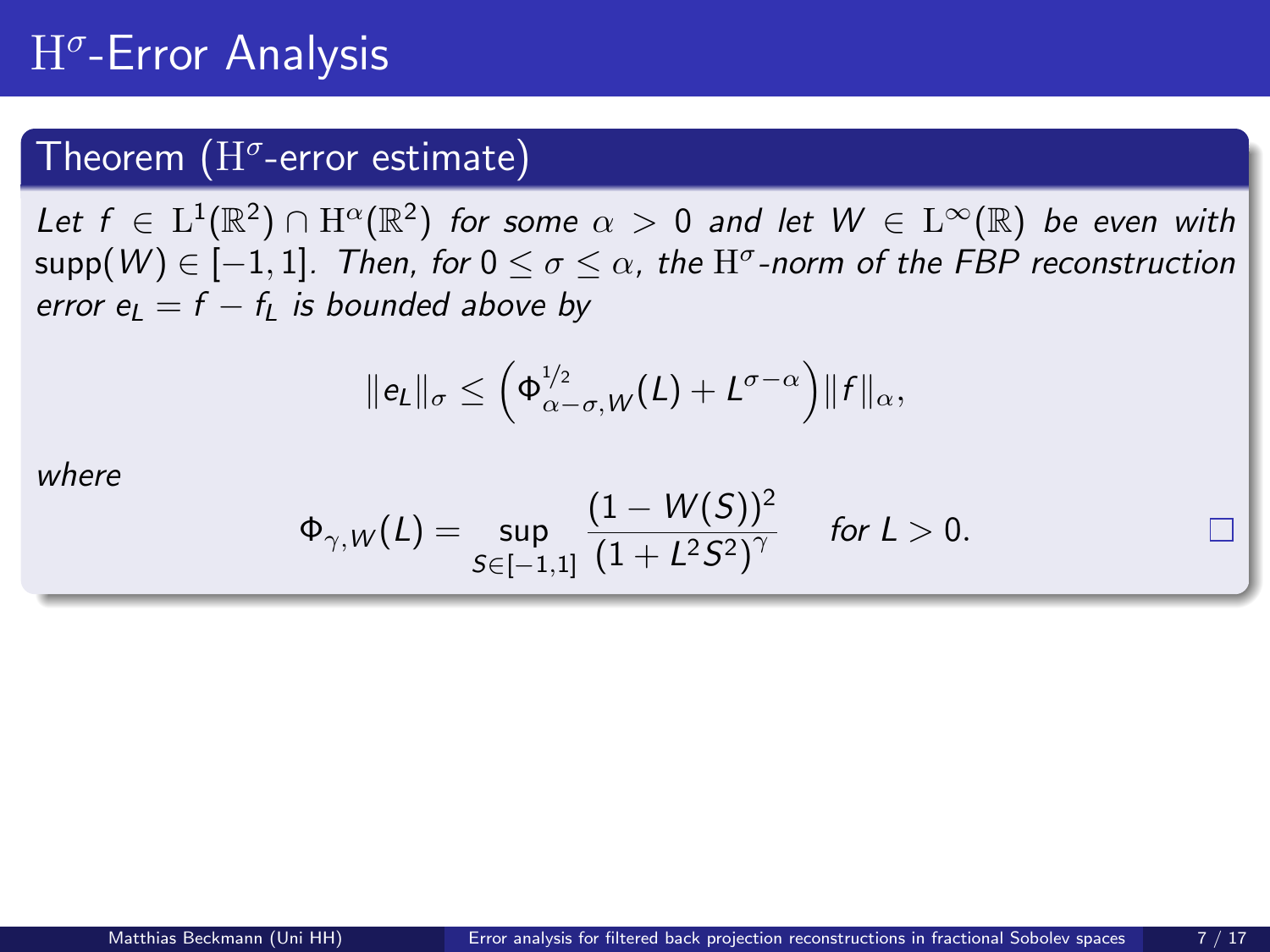# $\mathrm{H}^\sigma$ -Error Analysis

## Theorem  $(H^{\sigma}$ -error estimate)

Let  $f\, \in\, \mathrm{L}^1(\mathbb{R}^2)\, \cap\, \mathrm{H}^\alpha(\mathbb{R}^2)$  for some  $\alpha\, >\, 0$  and let  $W\, \in\, \mathrm{L}^\infty(\mathbb{R})$  be even with  $\mathsf{supp}(W) \in [-1,1]$ . Then, for  $0 \leq \sigma \leq \alpha$ , the  $\mathrm{H}^\sigma$ -norm of the FBP reconstruction error  $e_1 = f - f_1$  is bounded above by

$$
\|e_L\|_{\sigma} \leq \left(\Phi_{\alpha-\sigma,W}^{1/2}(L)+L^{\sigma-\alpha}\right) \|f\|_{\alpha},
$$

where

$$
\Phi_{\gamma,W}(L)=\sup_{S\in[-1,1]}\frac{(1-W(S))^2}{(1+L^2S^2)^{\gamma}}\quad\text{ for }L>0.
$$

### Theorem (Convergence of  $\Phi_{\gamma W}$ )

Let the window function W be continuous on  $[-1,1]$  and satisfy  $W(0) = 1$ . Then, for all  $\gamma > 0$ ,

$$
\Phi_{\gamma,W}(L)=\max_{S\in[0,1]}\frac{(1-W(S))^2}{(1+L^2S^2)^{\gamma}}\longrightarrow 0\quad \text{ for }\quad L\longrightarrow\infty.
$$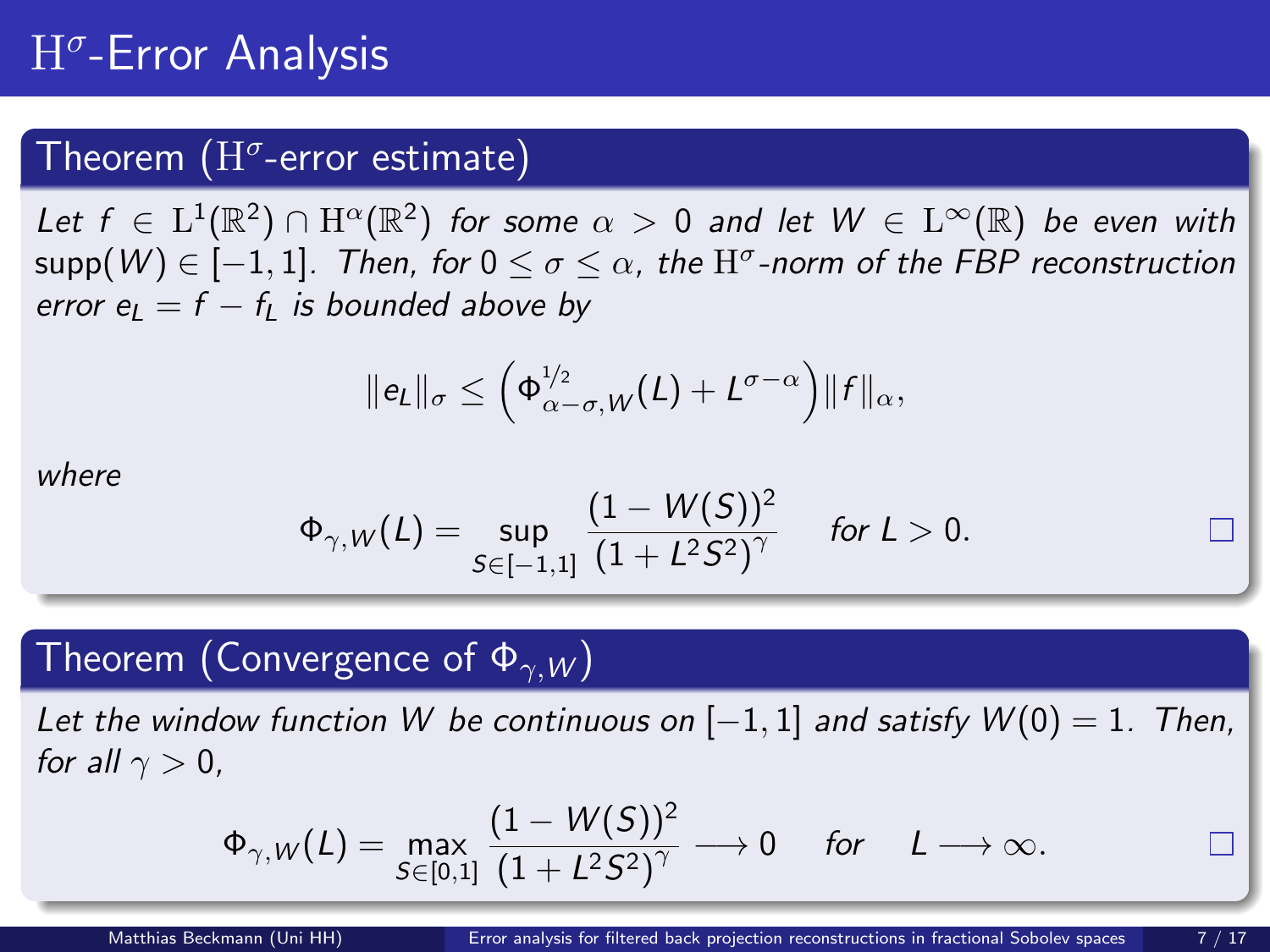## <span id="page-22-0"></span>Corollary  $(H^{\sigma}$ -convergence of the FBP reconstruction)

Let  $f \in L^1(\mathbb{R}^2) \cap H^{\alpha}(\mathbb{R}^2)$  for some  $\alpha > 0$  and  $W \in C([-1,1])$  with  $W(0) = 1$ . Then, for  $0 \le \sigma < \alpha$ , the  $H^{\sigma}$ -norm of the FBP reconstruction error  $e_L = f - f_L$ satisfies

$$
||e_L||_{\sigma}=o(1) \quad \text{for} \quad L\longrightarrow\infty.
$$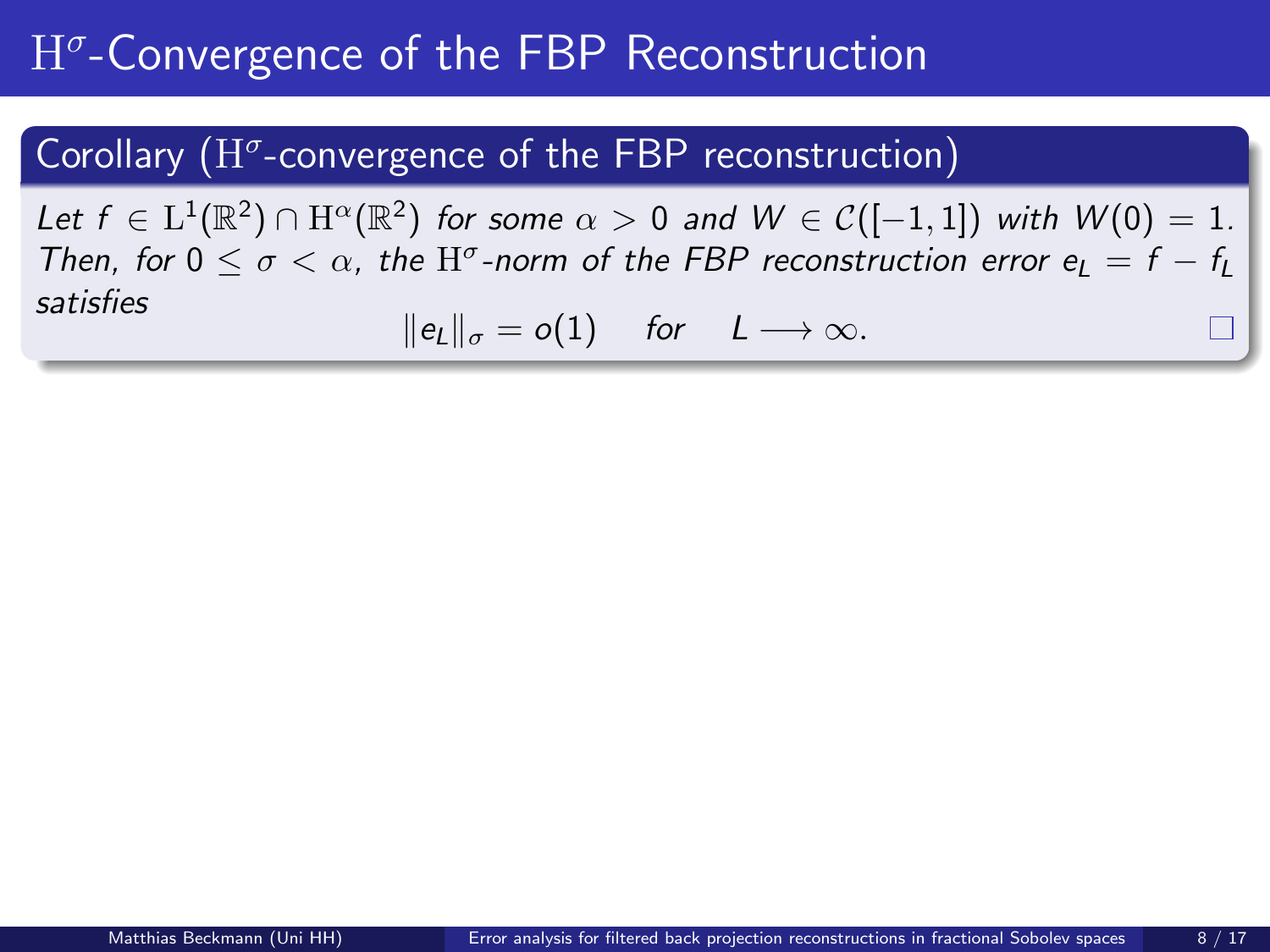## Corollary  $(H^{\sigma}$ -convergence of the FBP reconstruction)

Let  $f \in L^1(\mathbb{R}^2) \cap H^{\alpha}(\mathbb{R}^2)$  for some  $\alpha > 0$  and  $W \in C([-1,1])$  with  $W(0) = 1$ . Then, for  $0 \le \sigma < \alpha$ , the  $H^{\sigma}$ -norm of the FBP reconstruction error  $e_L = f - f_L$ satisfies

$$
\|e_L\|_{\sigma}=o(1) \quad \text{for} \quad L\longrightarrow\infty.
$$

Let  $\mathcal{S}^*_{\gamma, W, L} \in [0, 1]$  denote the *smallest* maximizer of the function  $\Phi_{\gamma, W, L}$ , defined as

$$
\Phi_{\gamma,W,L}(\mathcal{S})=\frac{(1-W(\mathcal{S}))^2}{(1+L^2\mathcal{S}^2)^{\gamma}}\quad \text{ for }\mathcal{S}\in[0,1].
$$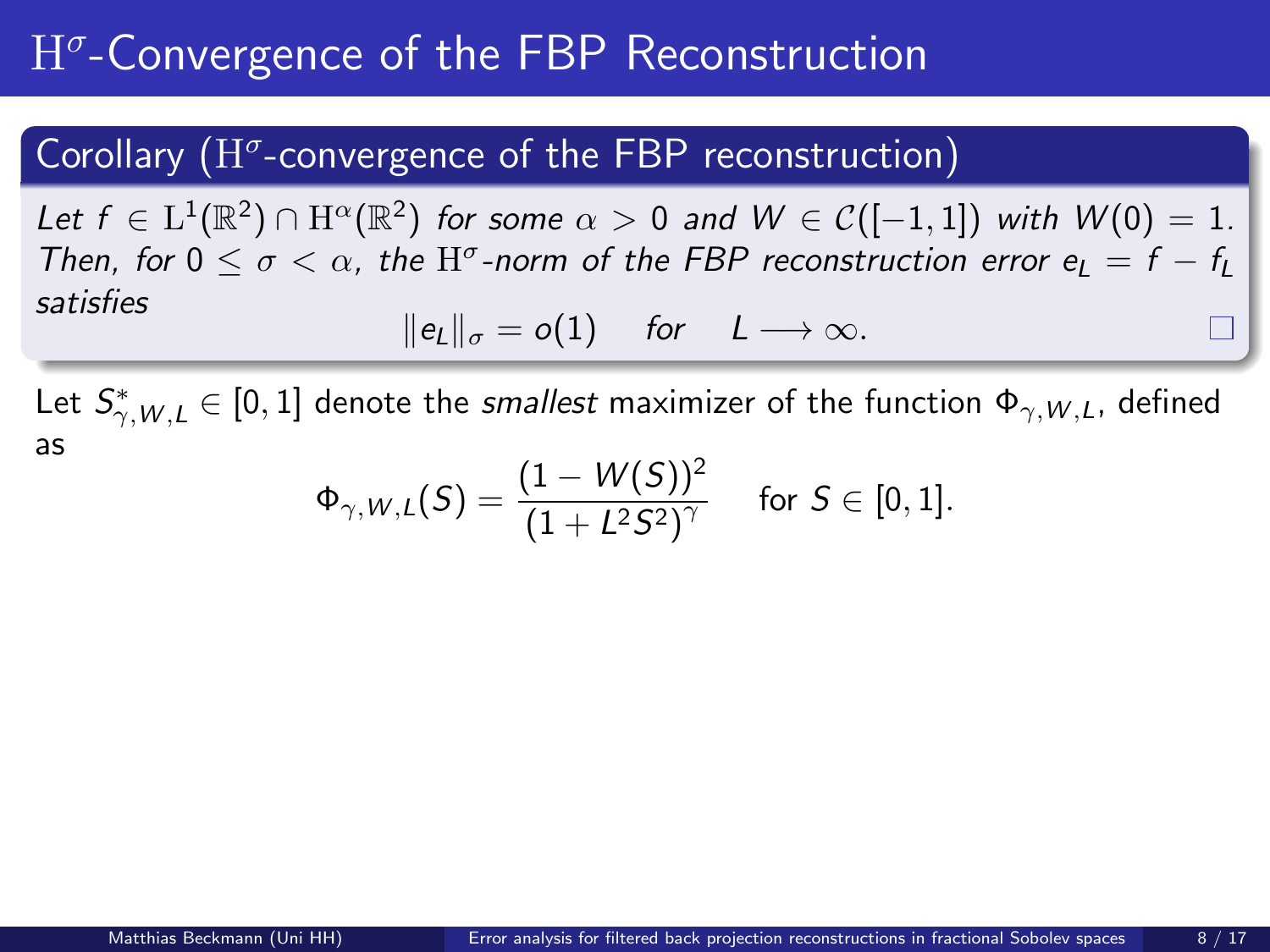## Corollary  $(H^{\sigma}$ -convergence of the FBP reconstruction)

Let  $f \in L^1(\mathbb{R}^2) \cap H^{\alpha}(\mathbb{R}^2)$  for some  $\alpha > 0$  and  $W \in C([-1,1])$  with  $W(0) = 1$ . Then, for  $0 \le \sigma < \alpha$ , the  $H^{\sigma}$ -norm of the FBP reconstruction error  $e_L = f - f_L$ satisfies

$$
||e_L||_{\sigma}=o(1) \quad \text{for} \quad L\longrightarrow\infty.
$$

Let  $\mathcal{S}^*_{\gamma, W, L} \in [0, 1]$  denote the *smallest* maximizer of the function  $\Phi_{\gamma, W, L}$ , defined as

$$
\Phi_{\gamma,W,L}(\mathcal{S})=\frac{(1-W(\mathcal{S}))^2}{(1+L^2\mathcal{S}^2)^{\gamma}}\quad\text{ for }\mathcal{S}\in[0,1].
$$

### Assumption

 $\mathcal{S}^*_{\alpha-\sigma, W,L}$  is uniformly bounded away from 0, i.e., there exists a constant  $c_{\alpha-\sigma, W}>0$ such that

$$
S^*_{\alpha-\sigma,W,L}\geq c_{\alpha-\sigma,W}\quad \forall L>0.
$$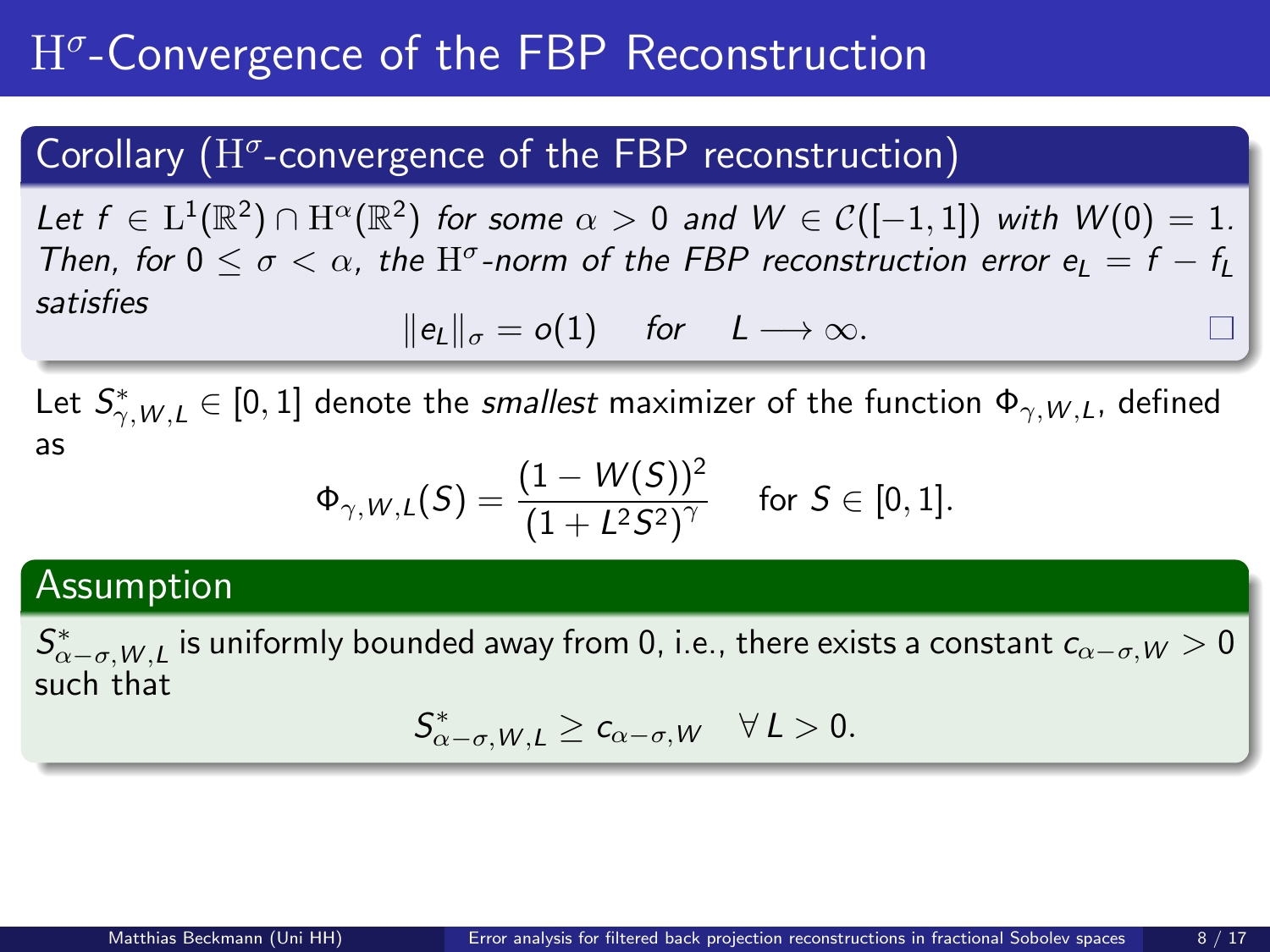## Corollary  $(H^{\sigma}$ -convergence of the FBP reconstruction)

Let  $f \in L^1(\mathbb{R}^2) \cap H^{\alpha}(\mathbb{R}^2)$  for some  $\alpha > 0$  and  $W \in C([-1,1])$  with  $W(0) = 1$ . Then, for  $0 \le \sigma < \alpha$ , the  $H^{\sigma}$ -norm of the FBP reconstruction error  $e_L = f - f_L$ satisfies

$$
||e_L||_{\sigma}=o(1) \quad \text{for} \quad L\longrightarrow\infty.
$$

Let  $\mathcal{S}^*_{\gamma, W, L} \in [0, 1]$  denote the *smallest* maximizer of the function  $\Phi_{\gamma, W, L}$ , defined as

$$
\Phi_{\gamma,W,L}(\mathcal{S})=\frac{(1-W(\mathcal{S}))^2}{(1+L^2\mathcal{S}^2)^{\gamma}}\quad\text{ for }\mathcal{S}\in[0,1].
$$

### Assumption

 $\mathcal{S}^*_{\alpha-\sigma, W,L}$  is uniformly bounded away from 0, i.e., there exists a constant  $c_{\alpha-\sigma, W}>0$ such that

$$
S^*_{\alpha-\sigma,W,L}\geq c_{\alpha-\sigma,W}\quad \forall\,L>0.
$$

Under the above assumption follows that

$$
\Phi_{\alpha-\sigma,W}(L)\leq c_{\alpha-\sigma,W}^{2(\sigma-\alpha)}\, \|1-W\|_{\infty,[-1,1]}^2\, L^{2(\sigma-\alpha)}=\mathcal{O}\big(L^{2(\sigma-\alpha)}\big)\quad \text{ for }\quad L\longrightarrow\infty.
$$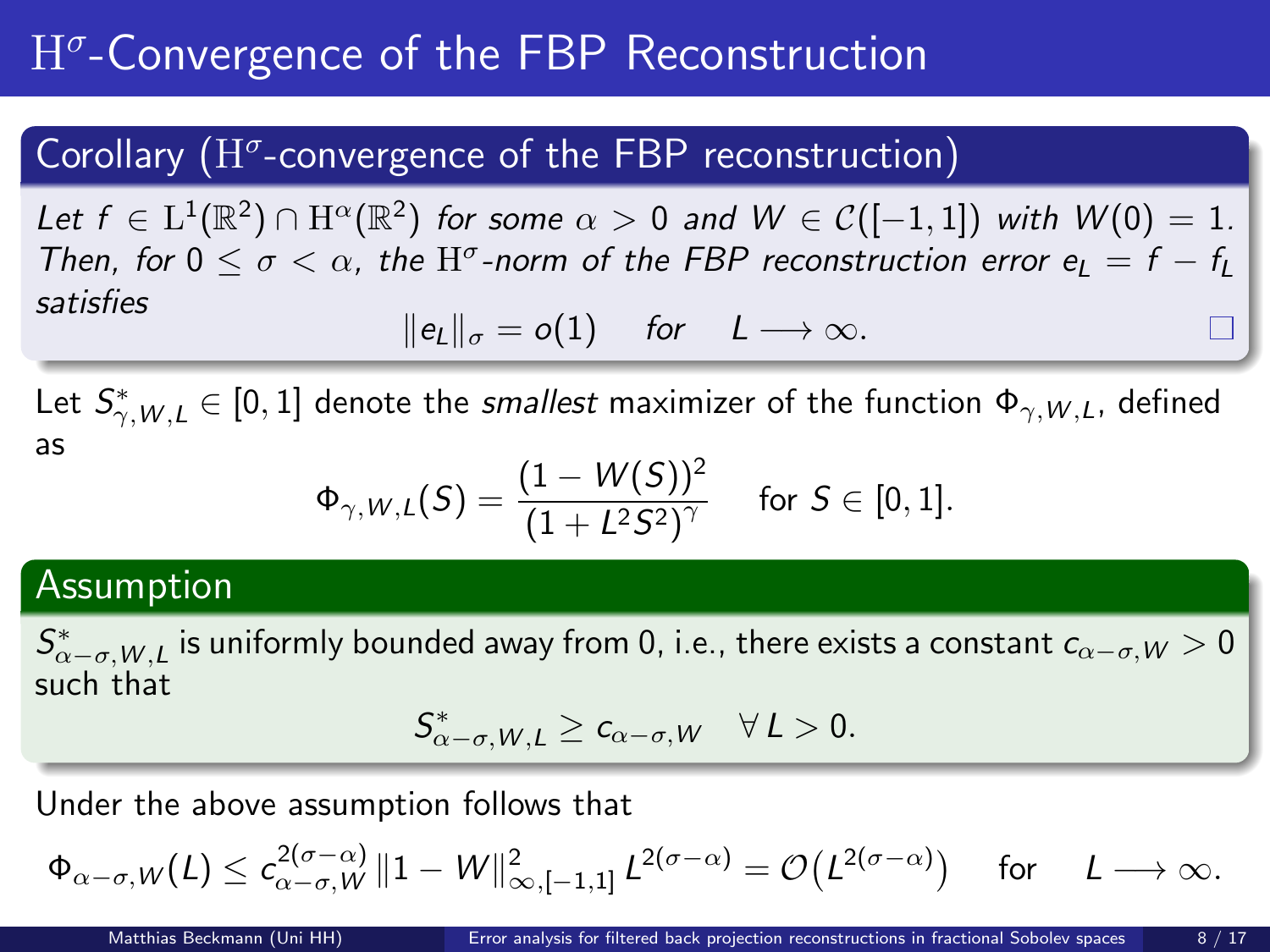# Order of Convergence

### Theorem (Rate of convergence)

Let  $f \in L^1(\mathbb{R}^2) \cap H^{\alpha}(\mathbb{R}^2)$  for some  $\alpha > 0$  and  $W \in C([-1,1])$  with  $W(0) = 1$ . Further, let the above assumption be satisfied. Then, for  $0\leq\sigma\leq\alpha$ , the  $\mathrm{H}^\sigma$ -norm of the FBP reconstruction error  $e_L = f - f_L$  is bounded above by

$$
\|e_L\|_{\sigma} \leq \left( c_{\alpha-\sigma,W}^{\sigma-\alpha}\left\|1-W\right\|_{\infty,[-1,1]}+1 \right) L^{\sigma-\alpha} \|f\|_{\alpha}.
$$

In particular,

$$
\|e_L\|_\sigma = \mathcal{O}(L^{\sigma-\alpha}) \quad \text{for} \quad L \longrightarrow \infty,
$$

i.e., the decay rate is determined by the difference between the smoothness  $\alpha$  of the target function f and the order  $\sigma$  of the Sobolev norm in which the reconstruction error  $e_l$  is measured.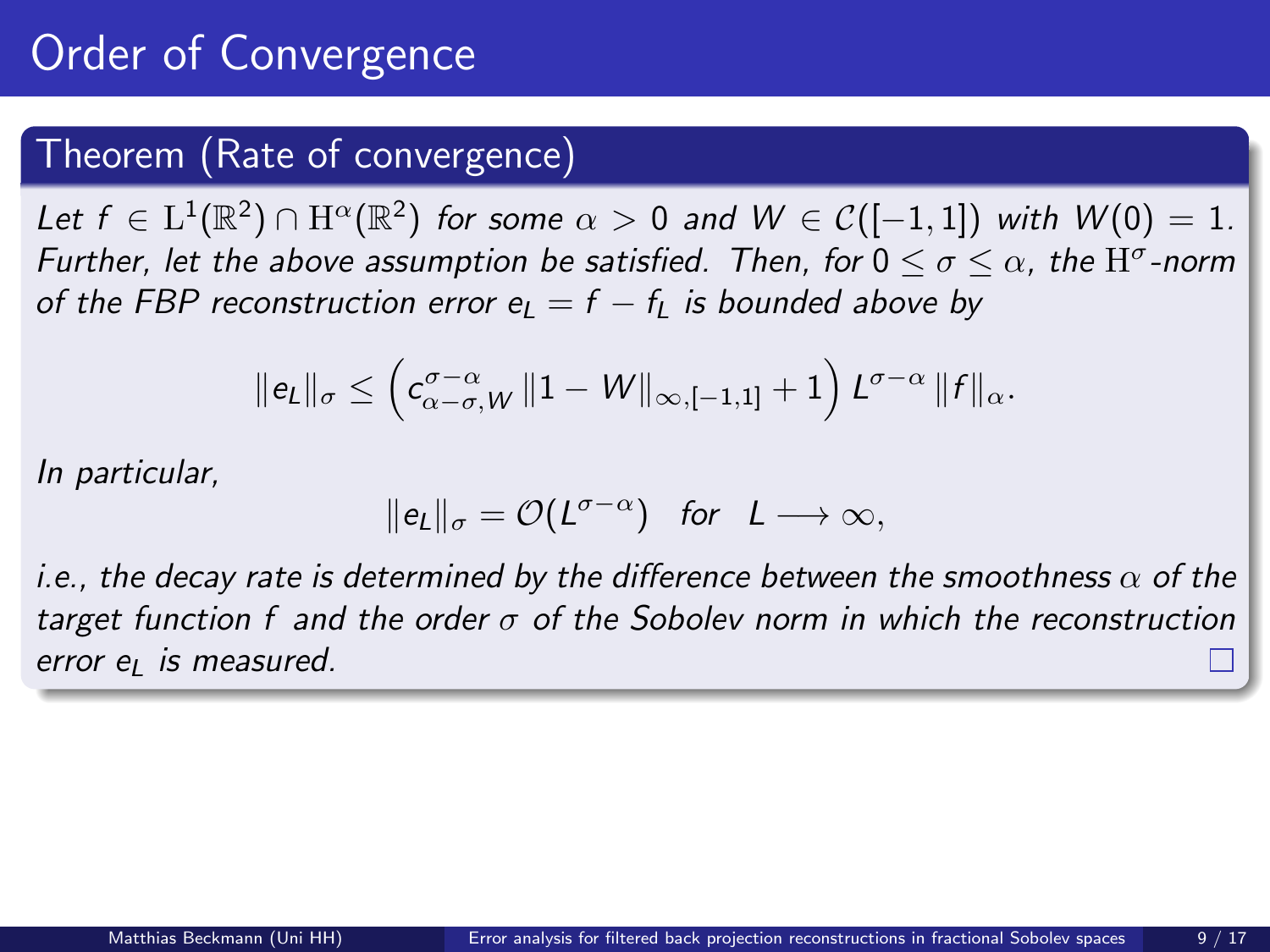# **Order of Convergence**

### Theorem (Rate of convergence)

Let  $f \in L^1(\mathbb{R}^2) \cap H^{\alpha}(\mathbb{R}^2)$  for some  $\alpha > 0$  and  $W \in C([-1,1])$  with  $W(0) = 1$ . Further, let the above assumption be satisfied. Then, for  $0\leq\sigma\leq\alpha$ , the  $\mathrm{H}^\sigma$ -norm of the FBP reconstruction error  $e_L = f - f_L$  is bounded above by

$$
\|e_L\|_{\sigma} \leq \left( c_{\alpha-\sigma,W}^{\sigma-\alpha}\left\|1-W\right\|_{\infty,[-1,1]}+1 \right) L^{\sigma-\alpha} \|f\|_{\alpha}.
$$

In particular,

$$
\|e_L\|_\sigma = \mathcal{O}(L^{\sigma-\alpha}) \quad \text{for} \quad L \longrightarrow \infty,
$$

i.e., the decay rate is determined by the difference between the smoothness  $\alpha$  of the target function f and the order  $\sigma$  of the Sobolev norm in which the reconstruction  $error$  e<sub>l</sub> is measured.

#### Example:

Let the window function  $W \in \mathcal{C}([-1,1])$  satisfy

$$
W(S) = 1 \quad \forall \ S \in (-\varepsilon, \varepsilon)
$$

with some  $0 < \varepsilon < 1$ . Then, the above assumption is fulfilled with  $c_{\alpha-\sigma}$   $w = \varepsilon$ .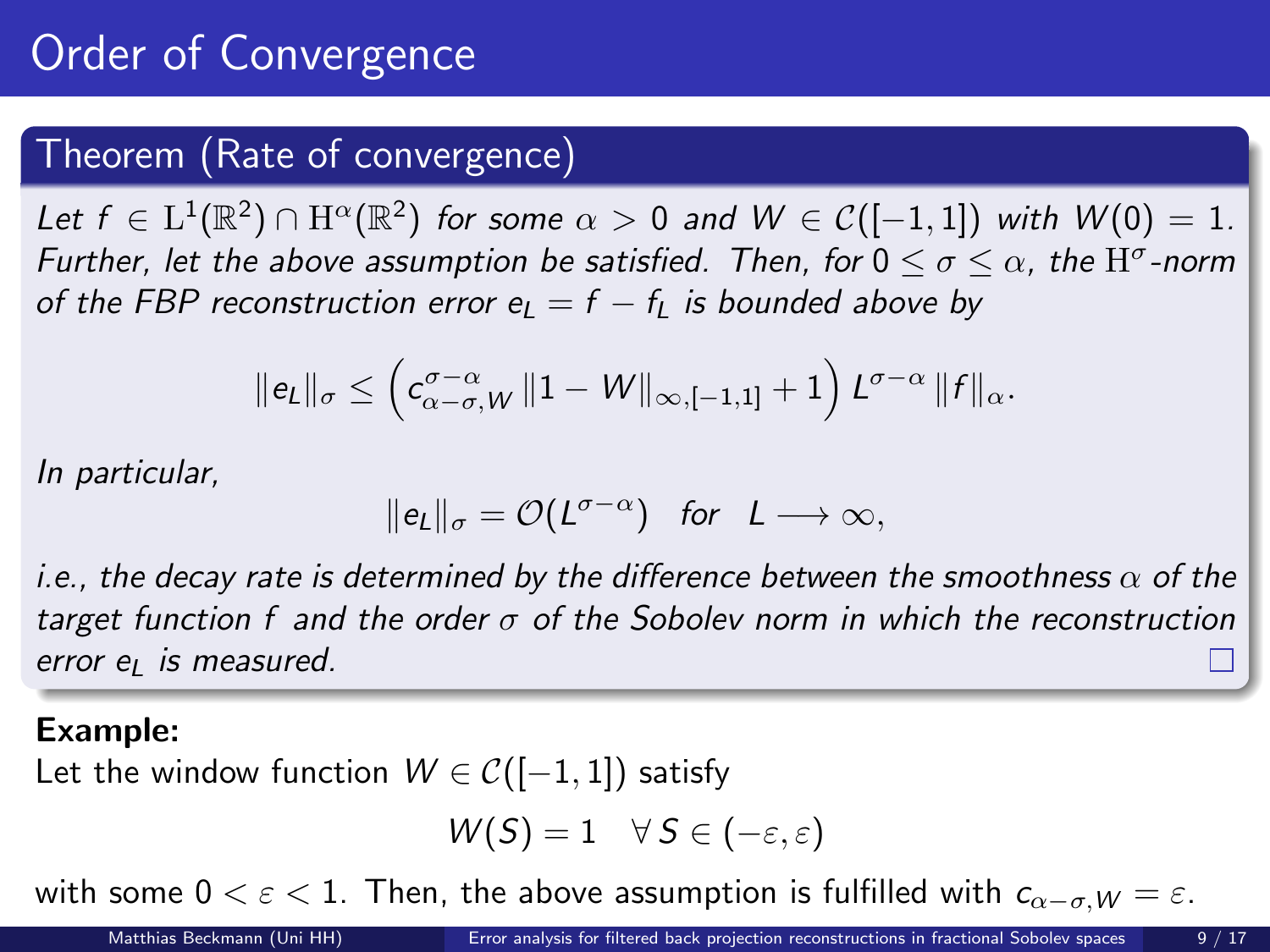<span id="page-28-0"></span>We investigate the behaviour of  $\mathcal{S}^*_{\gamma, W, L}$  and  $\Phi_{\gamma, W}(L)$  numerically for the following low-pass filters:

- Shepp-Logan filter:
- $\bullet$  Cosine filter:

$$
W(S) = \operatorname{sinc}\left(\frac{\pi S}{2}\right) \cdot \chi_{[-1,1]}(S),
$$
  

$$
W(S) = \cos\left(\frac{\pi S}{2}\right) \cdot \chi_{[-1,1]}(S),
$$

Hamming filter (for  $\beta \in \left[\frac{1}{2}, 1\right]$ ):  $W(S) = (\beta + (1 - \beta) \cos(\pi S)) \cdot \chi_{[-1,1]}(S)$ ,

Gaussian filter (for  $\beta > 1$ ):  $W(S) = \exp(-(\pi s/\beta)^2) \cdot \chi_{[-1,1]}(S)$ .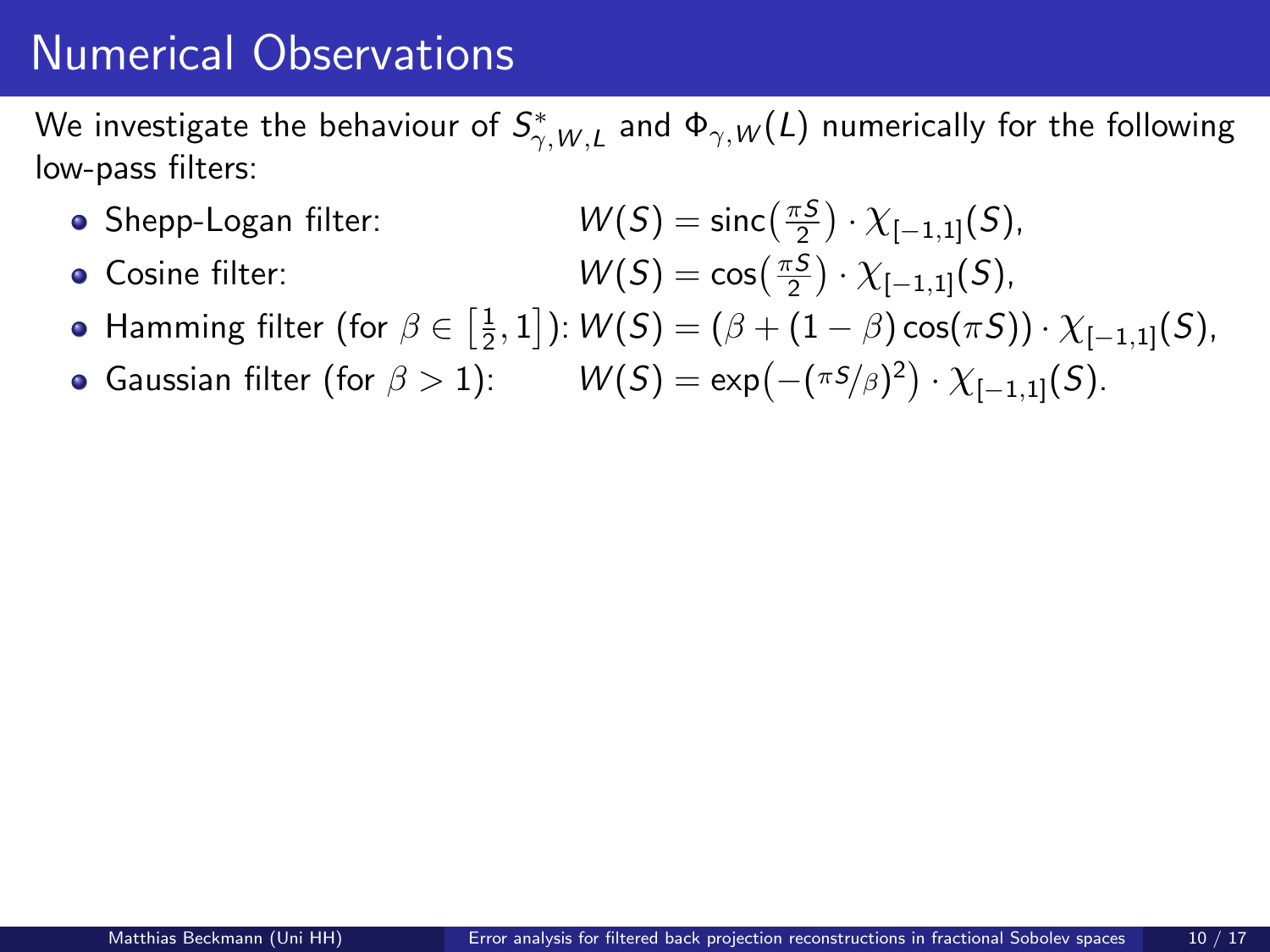We investigate the behaviour of  $\mathcal{S}^*_{\gamma, W, L}$  and  $\Phi_{\gamma, W}(L)$  numerically for the following low-pass filters:

- Shepp-Logan filter:
- $\bullet$  Cosine filter:

$$
W(S) = \text{sinc}\left(\frac{\pi S}{2}\right) \cdot \chi_{[-1,1]}(S),
$$
  

$$
W(S) = \cos\left(\frac{\pi S}{2}\right) \cdot \chi_{[-1,1]}(S),
$$

- Hamming filter (for  $\beta \in \left[\frac{1}{2}, 1\right]$ ):  $W(S) = (\beta + (1 \beta) \cos(\pi S)) \cdot \chi_{[-1,1]}(S)$ ,
- Gaussian filter (for  $\beta > 1$ ):  $W(S) = \exp(-(\pi s/\beta)^2) \cdot \chi_{[-1,1]}(S)$ .

For  $\gamma$  < 2, we observe that the above assumption

$$
\exists c_{\gamma,W}>0\ \forall\ L>0\colon\ S_{\gamma,W,L}^*\geq c_{\gamma,W}
$$

is fulfilled and

$$
\Phi_{\gamma,W}(L) = \mathcal{O}(L^{-2\gamma}) \quad \text{ for } \quad L \longrightarrow \infty.
$$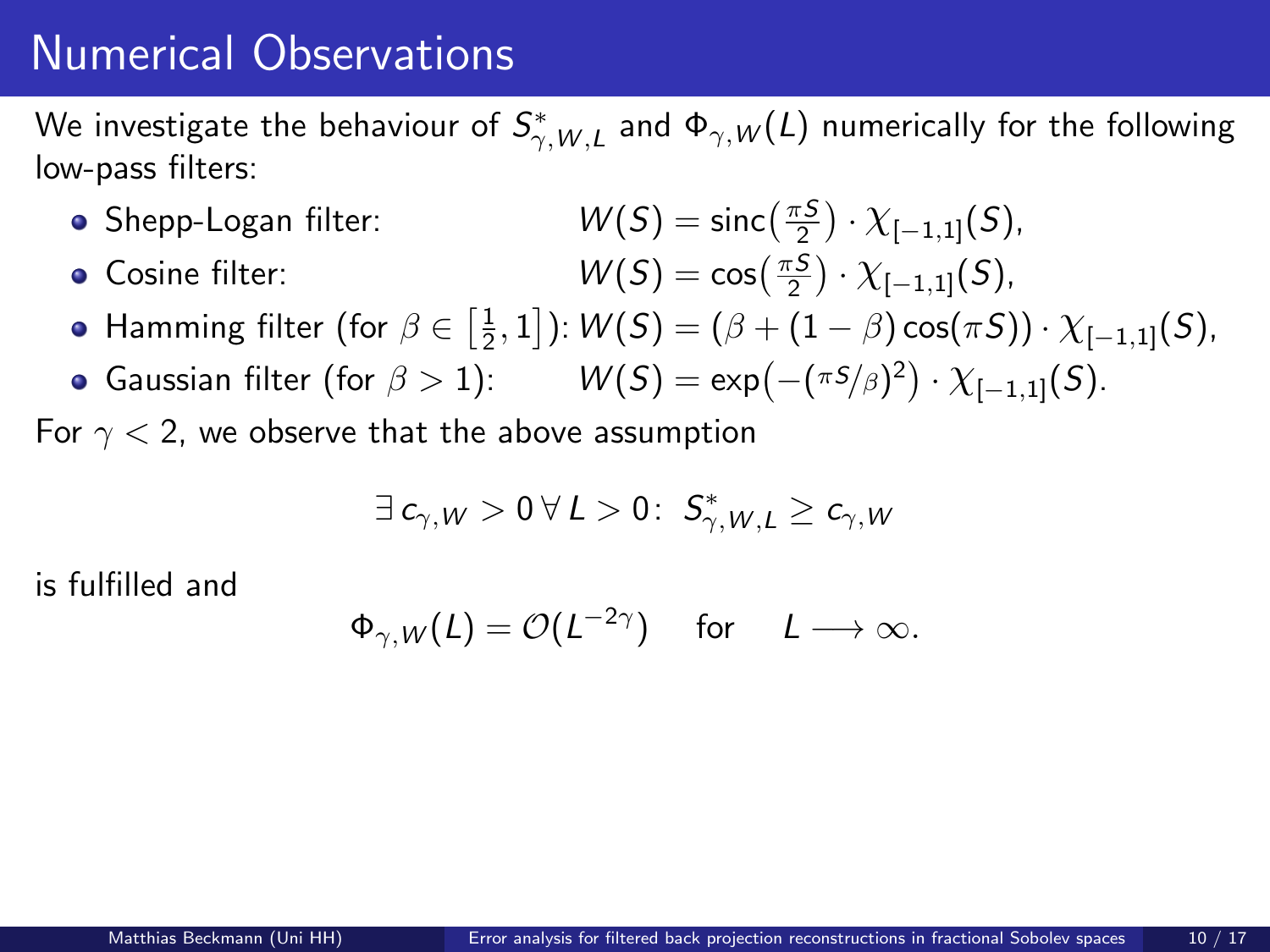We investigate the behaviour of  $\mathcal{S}^*_{\gamma, W, L}$  and  $\Phi_{\gamma, W}(L)$  numerically for the following low-pass filters:

- Shepp-Logan filter:
- $\bullet$  Cosine filter:

$$
W(S) = \text{sinc}\left(\frac{\pi S}{2}\right) \cdot \chi_{[-1,1]}(S),
$$
  

$$
W(S) = \cos\left(\frac{\pi S}{2}\right) \cdot \chi_{[-1,1]}(S),
$$

- Hamming filter (for  $\beta \in \left[\frac{1}{2}, 1\right]$ ):  $W(S) = (\beta + (1 \beta) \cos(\pi S)) \cdot \chi_{[-1,1]}(S)$ ,
- Gaussian filter (for  $\beta > 1$ ):  $W(S) = \exp(-(\pi s/\beta)^2) \cdot \chi_{[-1,1]}(S)$ .

For  $\gamma$  < 2, we observe that the above assumption

$$
\exists \ c_{\gamma,W} > 0 \ \forall \ L > 0 \colon \ \mathcal{S}_{\gamma,W,L}^* \geq c_{\gamma,W}
$$

is fulfilled and

$$
\Phi_{\gamma,W}(L) = \mathcal{O}(L^{-2\gamma}) \quad \text{ for } \quad L \longrightarrow \infty.
$$

For  $\gamma > 2$ , we have

$$
\mathsf{S}_{\gamma,W,L}^*\longrightarrow 0\quad\text{ for }\quad L\longrightarrow\infty
$$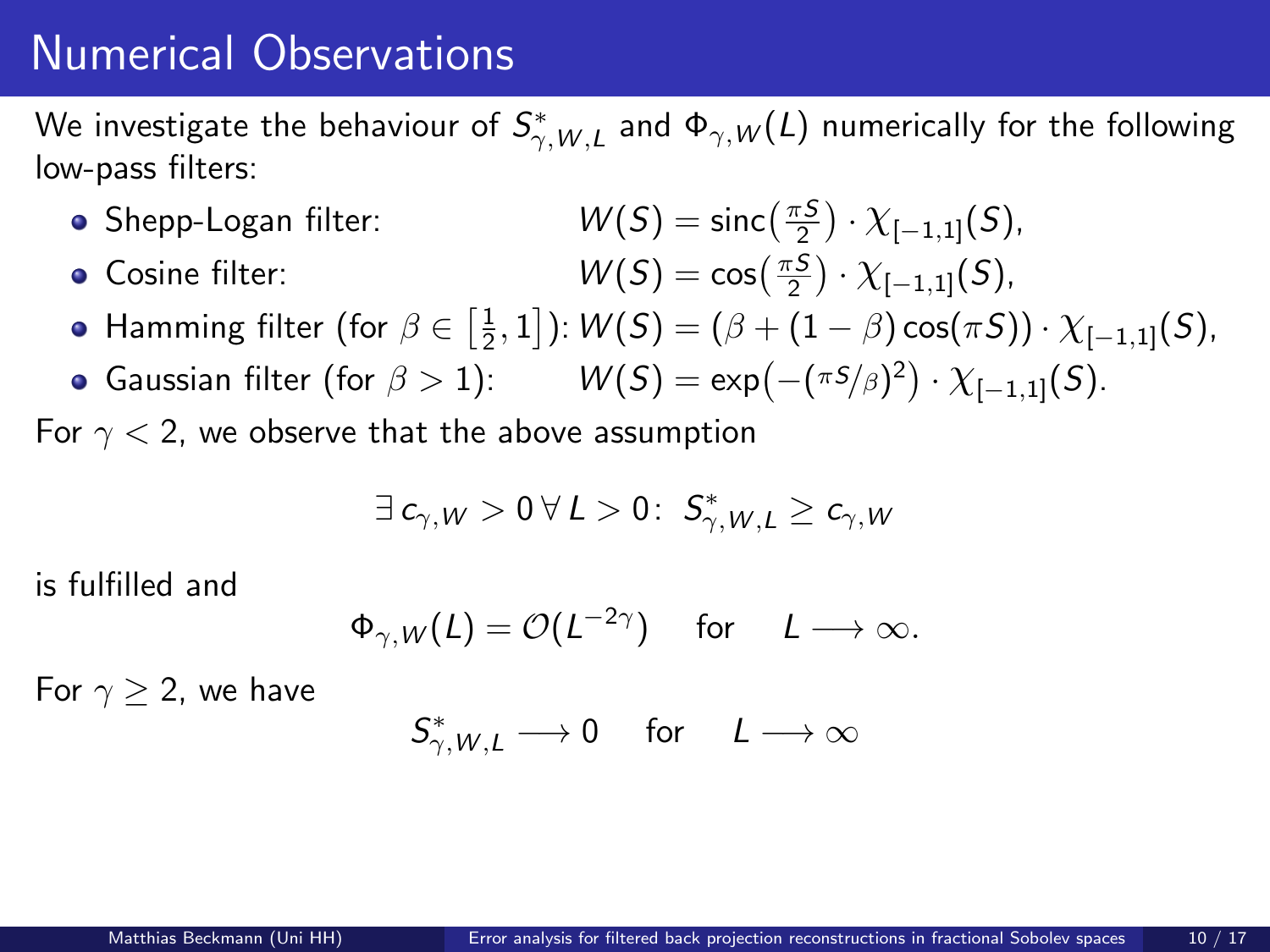We investigate the behaviour of  $\mathcal{S}^*_{\gamma, W, L}$  and  $\Phi_{\gamma, W}(L)$  numerically for the following low-pass filters:

- Shepp-Logan filter:
- $\bullet$  Cosine filter:

$$
W(S) = \text{sinc}\left(\frac{\pi S}{2}\right) \cdot \chi_{[-1,1]}(S),
$$
  

$$
W(S) = \cos\left(\frac{\pi S}{2}\right) \cdot \chi_{[-1,1]}(S),
$$

- Hamming filter (for  $\beta \in \left[\frac{1}{2}, 1\right]$ ):  $W(S) = (\beta + (1 \beta) \cos(\pi S)) \cdot \chi_{[-1,1]}(S)$ ,
- Gaussian filter (for  $\beta > 1$ ):  $W(S) = \exp(-(\pi s/\beta)^2) \cdot \chi_{[-1,1]}(S)$ .

For  $\gamma$  < 2, we observe that the above assumption

$$
\exists \ c_{\gamma,W} > 0 \ \forall \ L > 0 \colon \ \mathcal{S}_{\gamma,W,L}^* \geq c_{\gamma,W}
$$

is fulfilled and

$$
\Phi_{\gamma,W}(L) = \mathcal{O}(L^{-2\gamma}) \quad \text{for} \quad L \longrightarrow \infty.
$$

For  $\gamma > 2$ , we have

$$
S_{\gamma,W,L}^*\longrightarrow 0\quad \ \text{for}\quad \ \underline{L}\longrightarrow \infty
$$

and the convergence rate of  $\Phi_{\gamma,W}$  stagnates at

$$
\Phi_{\gamma,W}(L) = \mathcal{O}(L^{-4}) \quad \text{ for } \quad L \longrightarrow \infty.
$$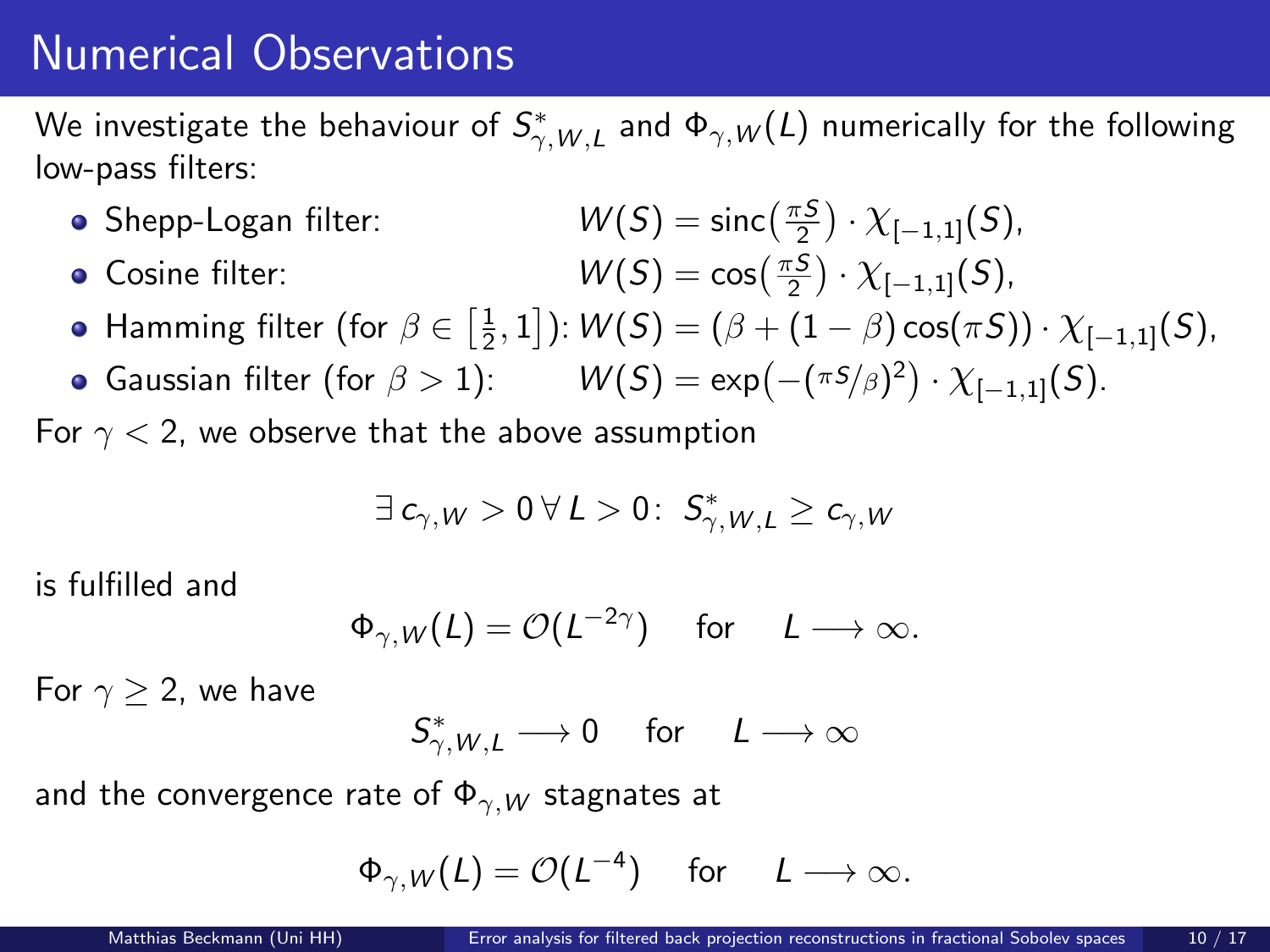

Fig.: Decay rate of  $\Phi_{\gamma,W}$  for the Shepp-Logan filter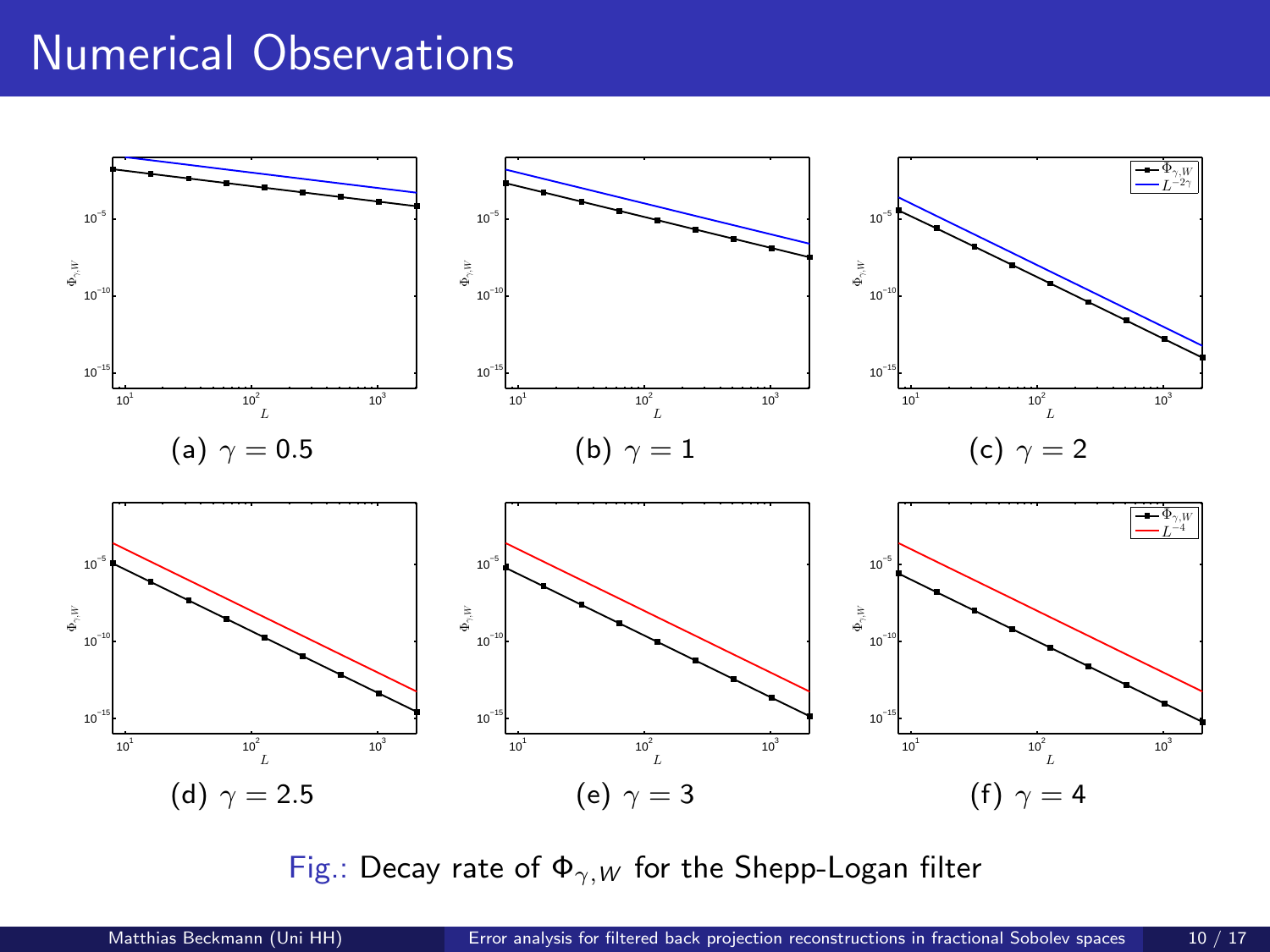# <span id="page-33-0"></span> $\mathrm{H}^\sigma$ -Error Analysis for  $\mathcal{C}^k$ -Windows

## Theorem (Convergence rate of  $\Phi_{\gamma,W}$  for  $\mathcal{C}^k$ -windows)

Let the window function W be k-times continuously differentiable on  $[-1, 1]$ ,  $k > 2$ , with

$$
W(0) = 1, \qquad W^{(j)}(0) = 0 \quad \forall \, 1 \leq j \leq k-1
$$

and let  $\gamma > 0$  be given. Then, we have

$$
\Phi_{\gamma,W}(L) \leq \begin{cases} \frac{1}{(k!)^2} \left\| W^{(k)} \right\|_{\infty,[-1,1]}^2 L^{-2\gamma} & \text{for } \gamma \leq k \\ \frac{c_{\gamma,k}^2}{(k!)^2} \left\| W^{(k)} \right\|_{\infty,[-1,1]}^2 L^{-2k} & \text{for } \gamma > k \end{cases}
$$

with the strictly monotonically decreasing constant

$$
c_{\gamma,k}=\Big(\frac{k}{\gamma-k}\Big)^{k/2}\Big(\frac{\gamma-k}{\gamma}\Big)^{\gamma/2}\quad \text{ for } \gamma>k.
$$

$$
\Phi_{\gamma,W}(L) = \mathcal{O}\Bigl(L^{-2\min\{k,\gamma\}}\Bigr) \quad \text{ for } \quad L \longrightarrow \infty.
$$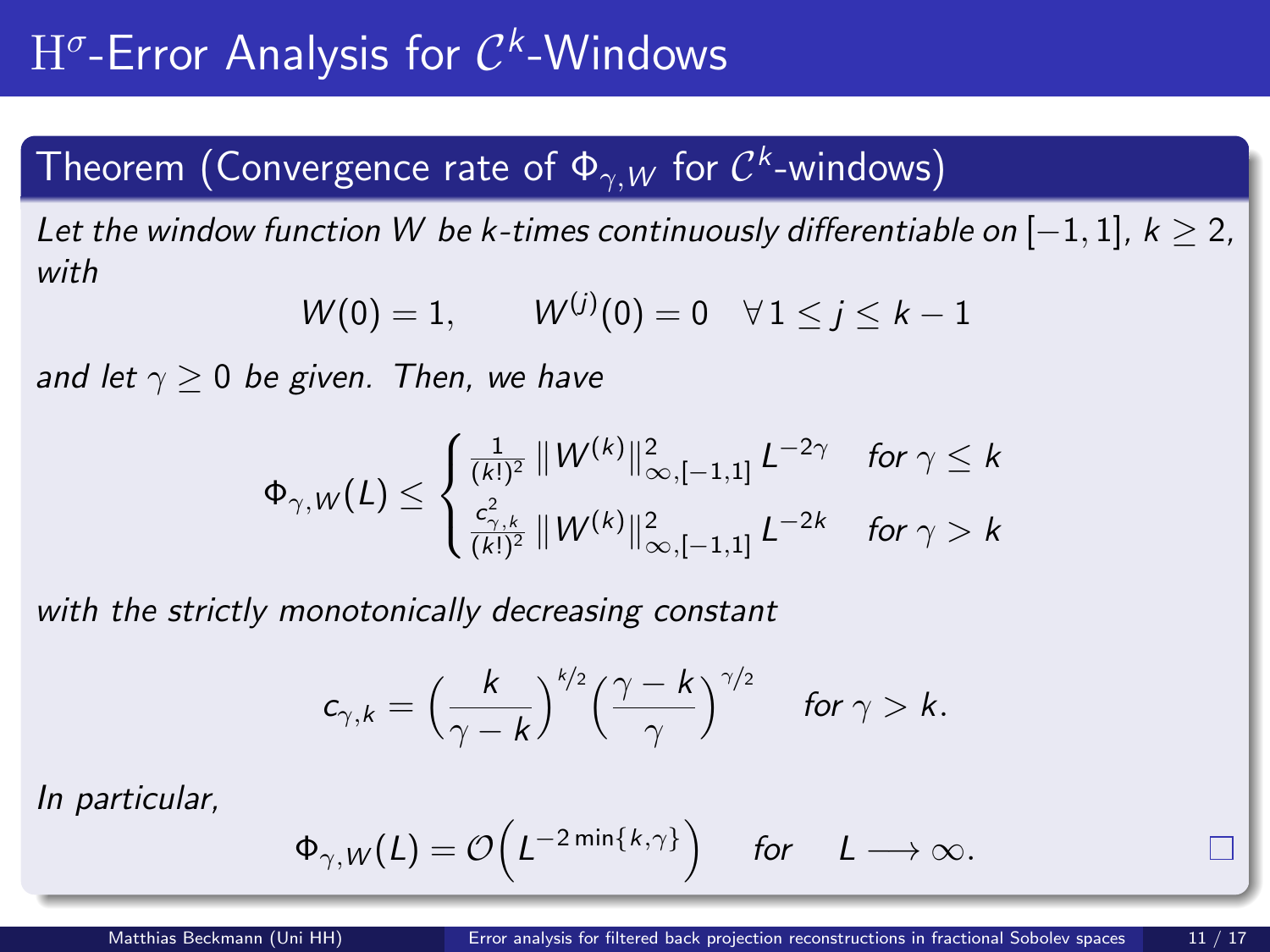# $\mathrm{H}^\sigma$ -Error Analysis for  $\mathcal{C}^k$ -Windows

## Corollary (H<sup> $\sigma$ </sup>-error estimate for  $\mathcal{C}^k$ -windows)

Let  $f \in \mathrm{L}^1(\mathbb{R}^2) \cap \mathrm{H}^{\alpha}(\mathbb{R}^2)$  for some  $\alpha > 0$  and  $W \in \mathcal{C}^k([-1,1]),\ k \geq 2$ , with

$$
W(0) = 1,
$$
  $W^{(j)}(0) = 0 \quad \forall 1 \le j \le k - 1.$ 

Then, for  $0 \le \sigma \le \alpha$ , the  $H^{\sigma}$ -norm of the FBP reconstruction error  $e_L = f - f_L$  is bounded above by

$$
\|e_L\|_{\sigma} \leq \begin{cases} \left(\frac{1}{k!} \left\|W^{(k)}\right\|_{\infty, [-1,1]} + 1\right) L^{\sigma-\alpha} \|f\|_{\alpha} & \text{for } \alpha - \sigma \leq k \\ \left(\frac{c_{\alpha-\sigma,k}}{k!} \left\|W^{(k)}\right\|_{\infty, [-1,1]} L^{-k} + L^{\sigma-\alpha}\right) \|f\|_{\alpha} & \text{for } \alpha - \sigma > k \end{cases}
$$

with the strictly monotonically decreasing constant

$$
c_{\alpha-\sigma,k}=\Big(\frac{k}{\alpha-\sigma-k}\Big)^{k/2}\Big(\frac{\alpha-\sigma-k}{\alpha-\sigma}\Big)^{(\alpha-\sigma)/2}\quad\text{ for }\alpha-\sigma>k.
$$

$$
\|e_L\|_{\sigma} \leq \Big(c\|{\cal W}^{(k)}\|_{\infty, [-1,1]} \, L^{-\min\{k,\alpha-\sigma\}} + L^{\sigma-\alpha}\Big) \|f\|_{\alpha} = \mathcal{O}\Big(L^{-\min\{k,\alpha-\sigma\}}\Big). \qquad \Box
$$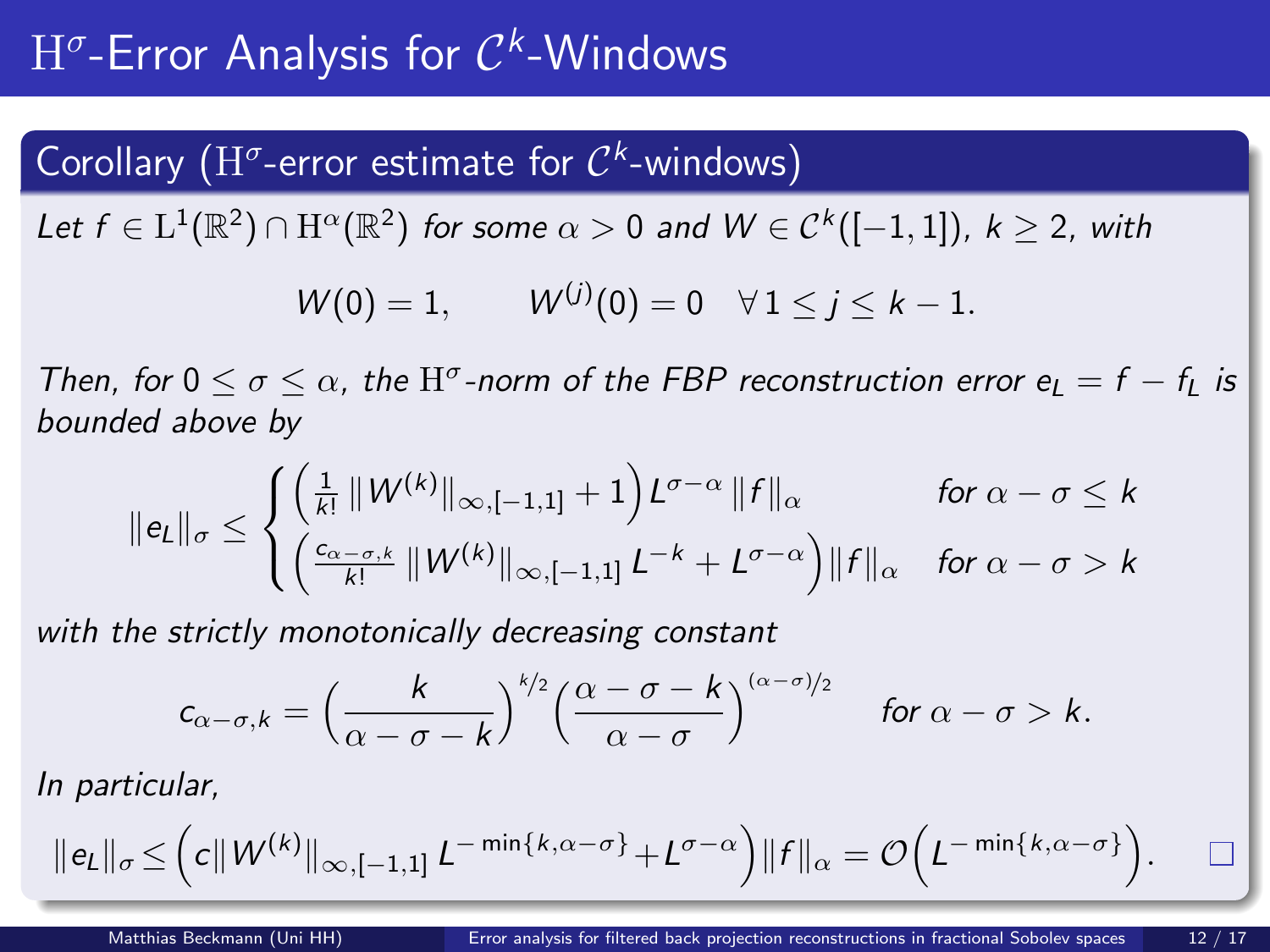We investigate the behaviour of  $\Phi_{\gamma,W}$  numerically for the generalized Gaussian filter

$$
A_L(S)=|S| W(S/L)
$$

with the window function

$$
W(S) = \exp\left(-\left(\frac{\pi|S|}{\beta}\right)^k\right) \quad \text{ for } S \in [-1,1]
$$

for  $k \in \mathbb{N}$  and  $\beta > 1$ .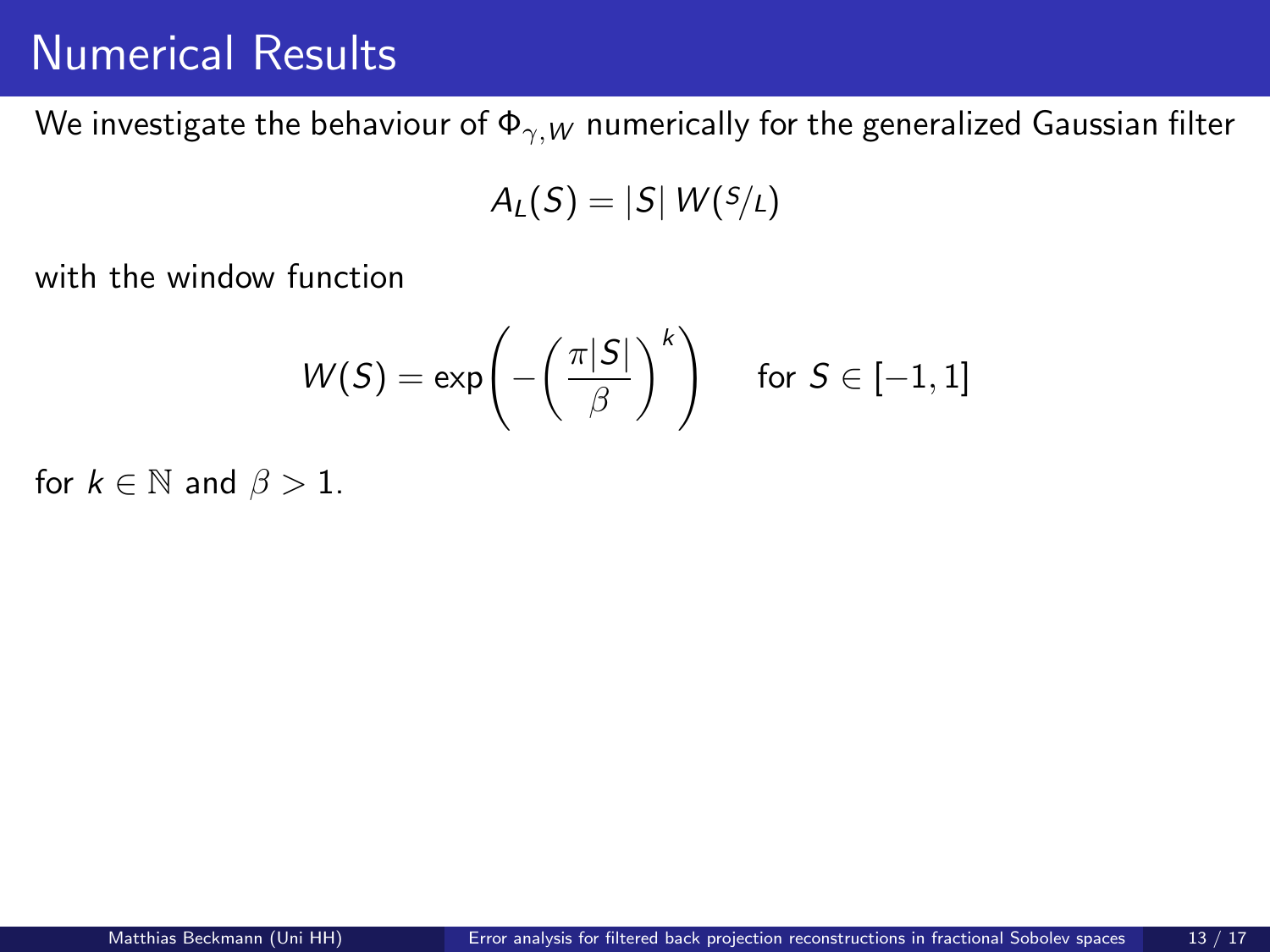We investigate the behaviour of  $\Phi_{\gamma,W}$  numerically for the generalized Gaussian filter

$$
A_L(S)=|S| W(S/L)
$$

with the window function

$$
W(S) = \exp\left(-\left(\frac{\pi|S|}{\beta}\right)^k\right) \quad \text{ for } S \in [-1,1]
$$

for  $k \in \mathbb{N}$  and  $\beta > 1$ .

If k is even, W satisfies  $W \in \mathcal{C}^k([-1,1])$  and

$$
W(0) = 1, \quad W^{(j)}(0) = 0 \ \forall 1 \leq j \leq k-1, \quad W^{(k)}(0) = -k! \left(\frac{\pi}{\beta}\right)^k \neq 0.
$$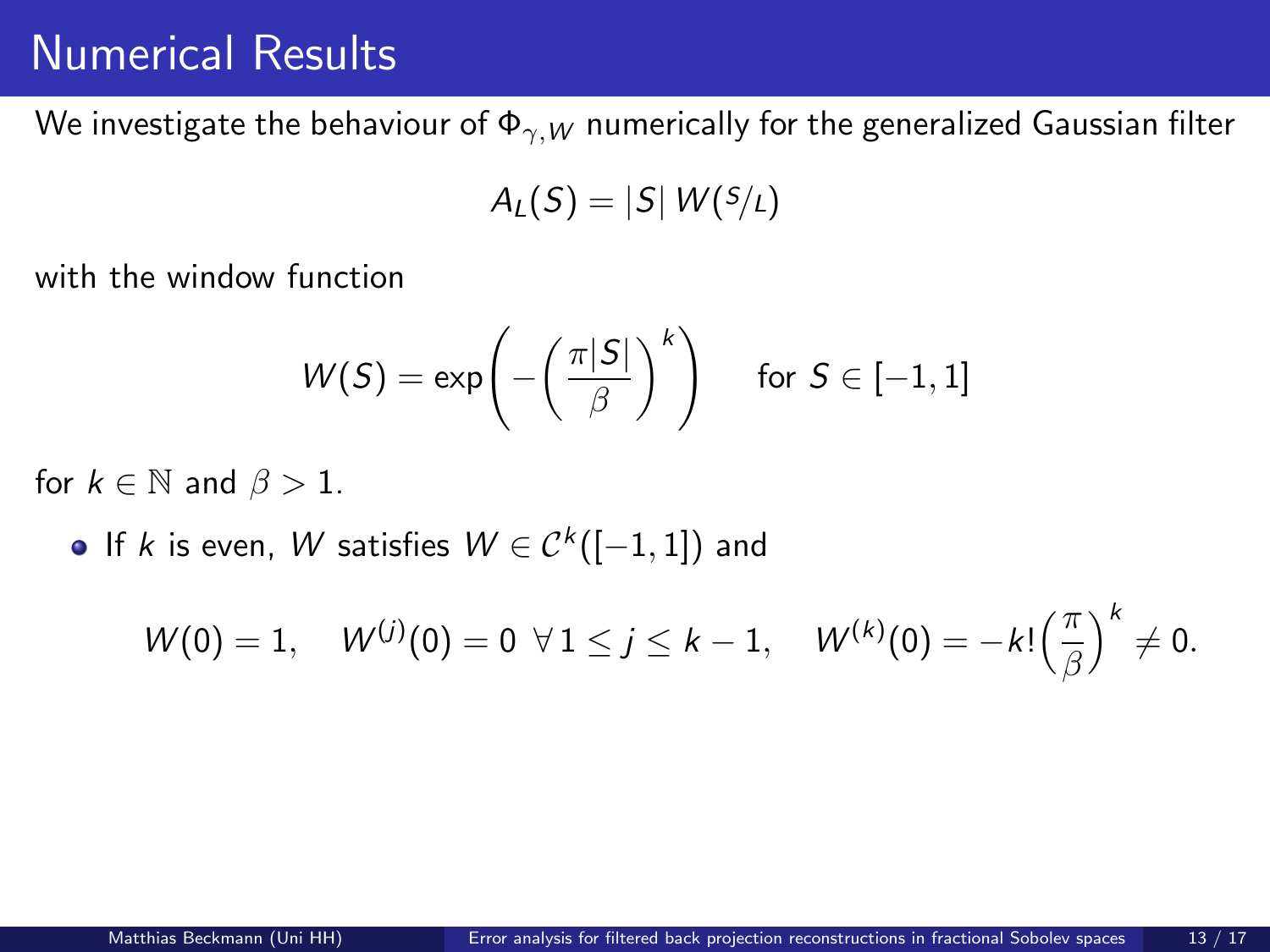

Fig.: Decay rate of  $\Phi_{\gamma,W}$  for the generalized Gaussian filter with  $k = 4$  and  $\beta = 4$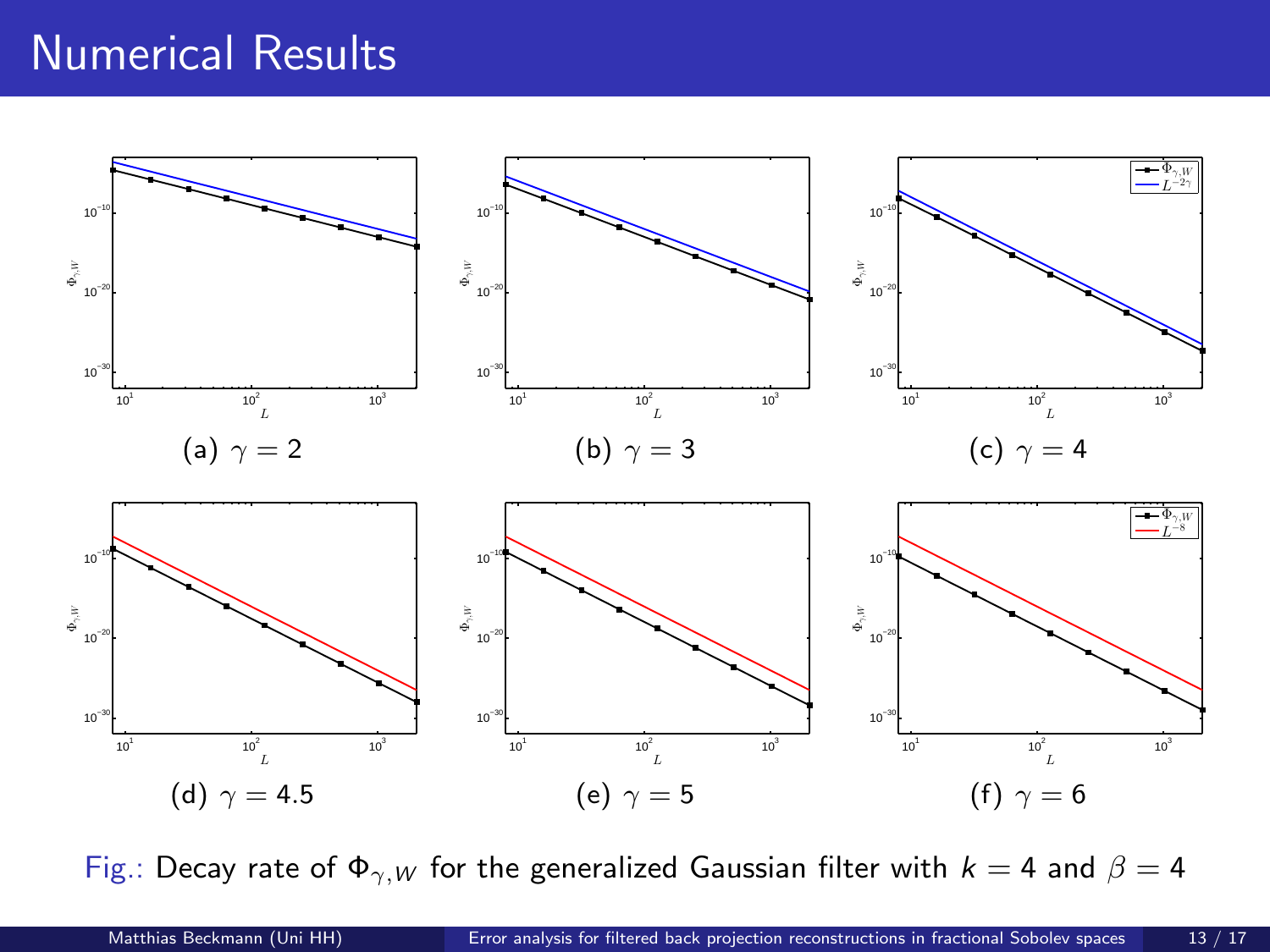We investigate the behaviour of  $\Phi_{\gamma,W}$  numerically for the generalized Gaussian filter

$$
A_L(S)=|S| W(S/L)
$$

with the window function

$$
W(S) = \exp\left(-\left(\frac{\pi|S|}{\beta}\right)^k\right) \quad \text{ for } S \in [-1,1]
$$

for  $k \in \mathbb{N}$  and  $\beta > 1$ .

If k is even, W satisfies  $W \in \mathcal{C}^k([-1,1])$  and

$$
W(0) = 1, \quad W^{(j)}(0) = 0 \ \forall 1 \leq j \leq k-1, \quad W^{(k)}(0) = -k! \left(\frac{\pi}{\beta}\right)^k \neq 0.
$$

If k is odd, W satisfies  $W \in C^{k-1}([-1,1])$  with

$$
W(0) = 1, \quad W^{(j)}(0) = 0 \ \forall 1 \leq j \leq k - 1,
$$

but  $W^{(k-1)}$  is not differentiable at zero.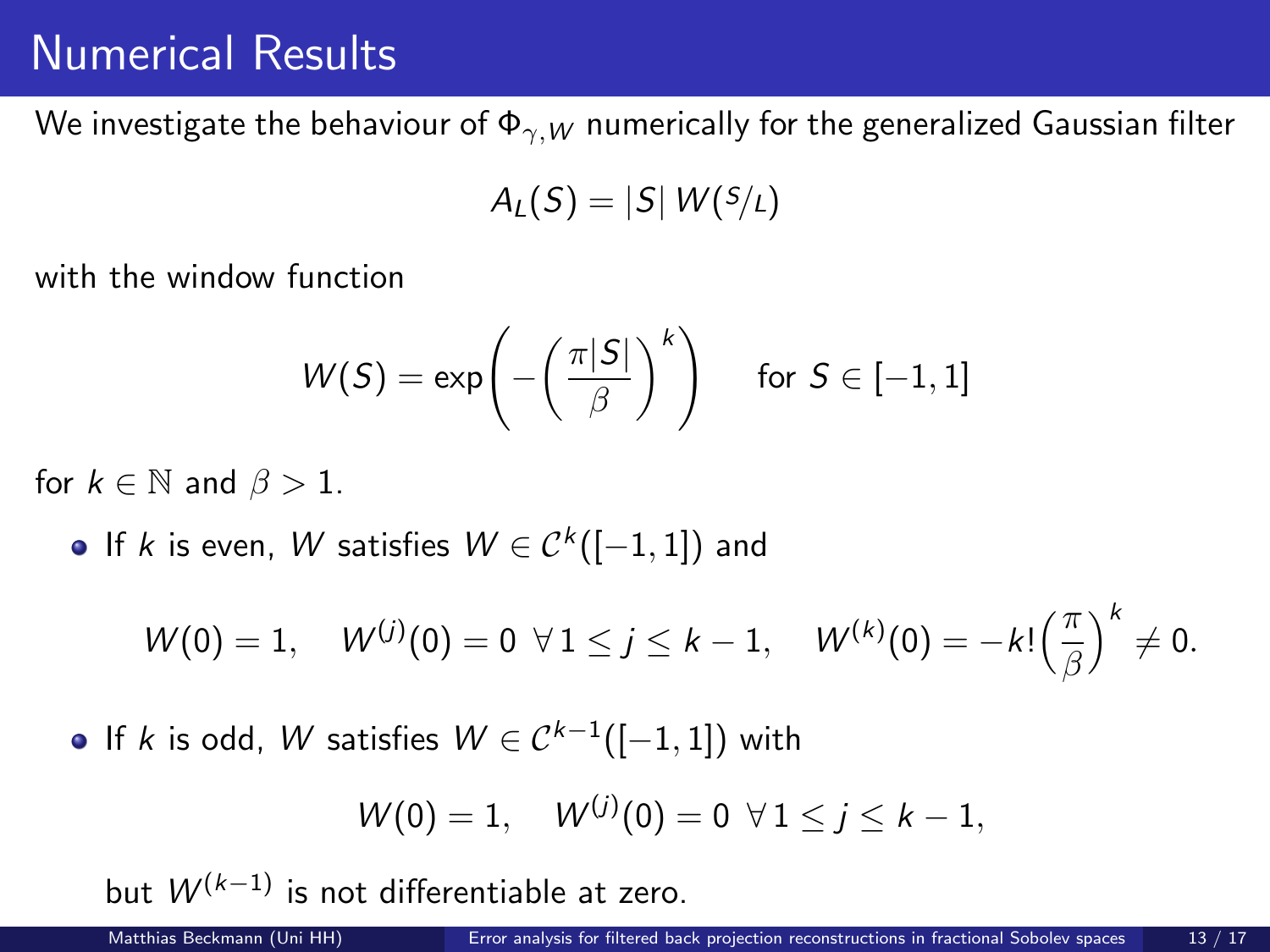We investigate the behaviour of  $\Phi_{\gamma,W}$  numerically for the generalized Gaussian filter

$$
A_L(S) = |S| W(S/L)
$$

with the window function

$$
W(S) = \exp\left(-\left(\frac{\pi|S|}{\beta}\right)^k\right) \quad \text{ for } S \in [-1,1]
$$

for  $k \in \mathbb{N}$  and  $\beta > 1$ .



Fig.: Window function of the generalized Gaussian filter with  $k = 3$  and  $\beta = 4$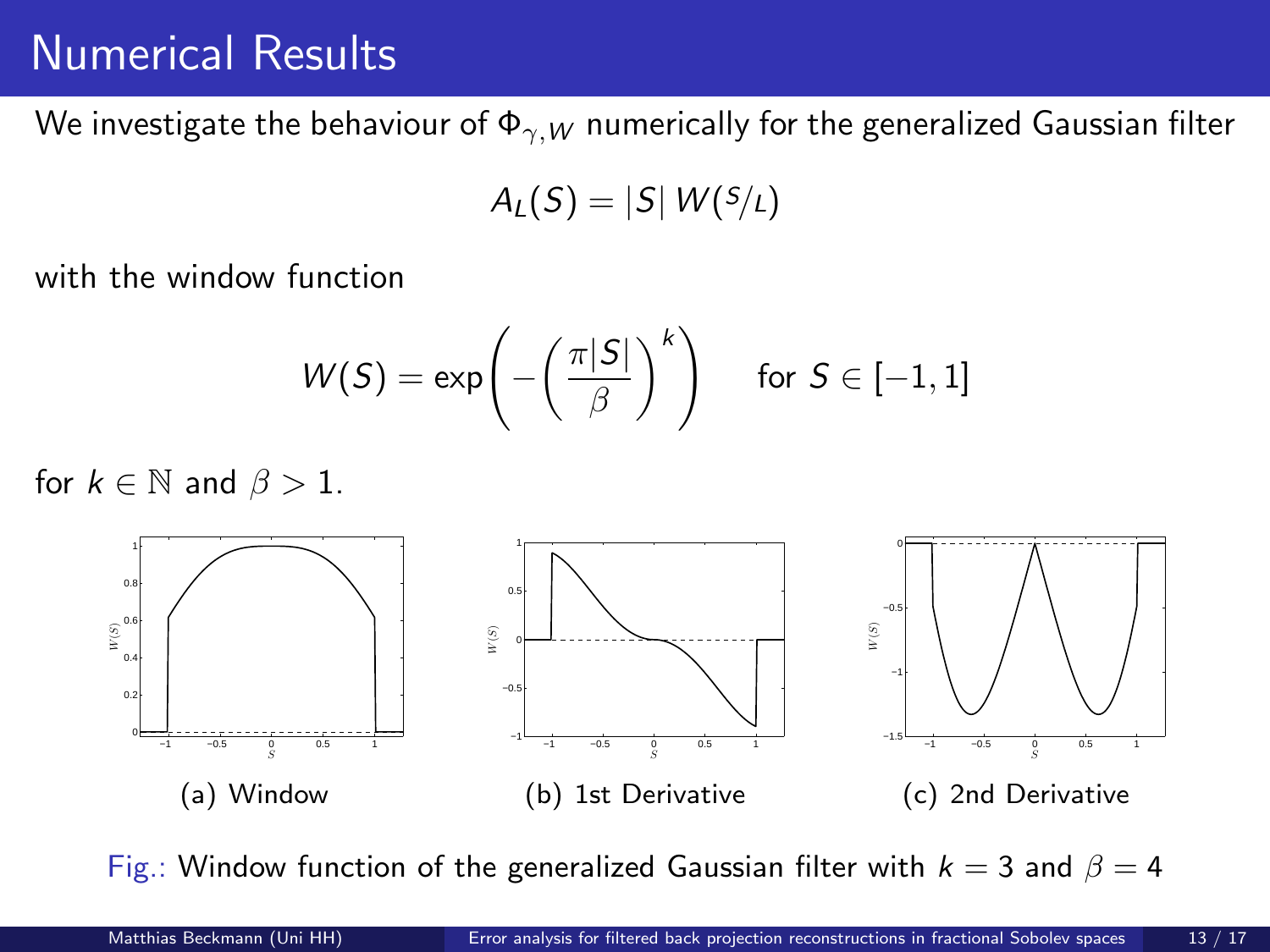

Fig.: Decay rate of  $\Phi_{\gamma,W}$  for the generalized Gaussian filter with  $k = 3$  and  $\beta = 4$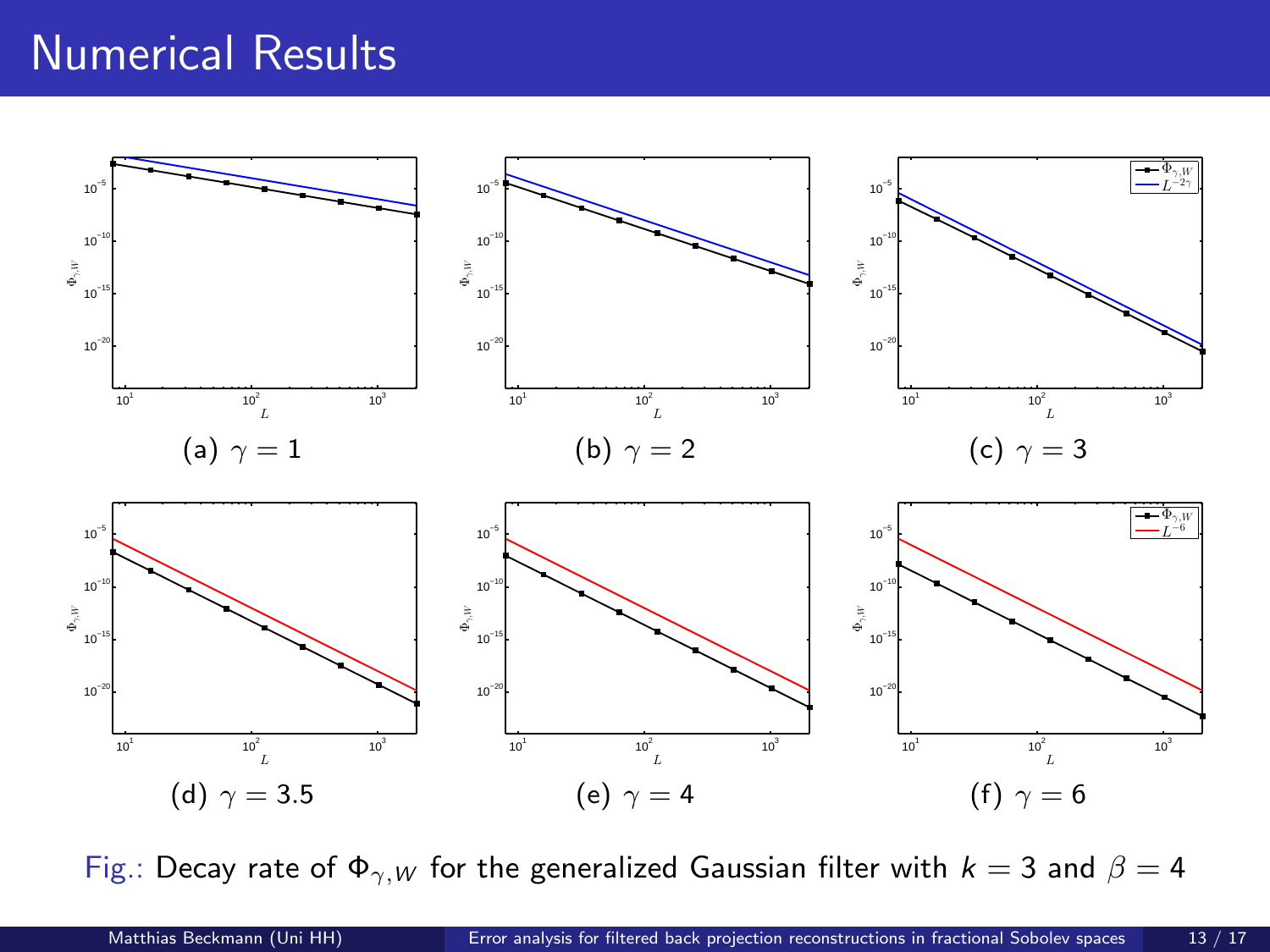# $\mathrm{H}^\sigma$ -Error Analysis for Lipschitz-Windows

### Theorem (Convergence rate of  $\Phi_{\gamma,W}$  for Lipschitz-windows)

Let the window function W satisfy  $W^{(j)} \in AC([-1,1])$  for all  $0 \le j \le k-1$  and

$$
W(0) = 1,
$$
  $W^{(j)}(0) = 0 \quad \forall 1 \le j \le k - 1.$ 

Further, let  $W^{(k-1)}$  be Lipschitz-continuous on  $[-1,1]$ . Then, for  $\gamma \geq 0$  we have

$$
\Phi_{\gamma,W}(L) \leq \begin{cases} \frac{1}{(k!)^2} \left\| W^{(k)} \right\|_{\infty,[-1,1]}^2 L^{-2\gamma} & \text{for } \gamma \leq k \\ \frac{c_{\gamma,k}^2}{(k!)^2} \left\| W^{(k)} \right\|_{\infty,[-1,1]}^2 L^{-2k} & \text{for } \gamma > k \end{cases}
$$

with the strictly monotonically decreasing constant

$$
c_{\gamma,k}=\Big(\frac{k}{\gamma-k}\Big)^{k/2}\Big(\frac{\gamma-k}{\gamma}\Big)^{\gamma/2}\quad \text{ for } \gamma>k.
$$

$$
\Phi_{\gamma,W}(L) = \mathcal{O}\Big(L^{-2\min\{k,\gamma\}}\Big) \quad \text{ for } \quad L \longrightarrow \infty.
$$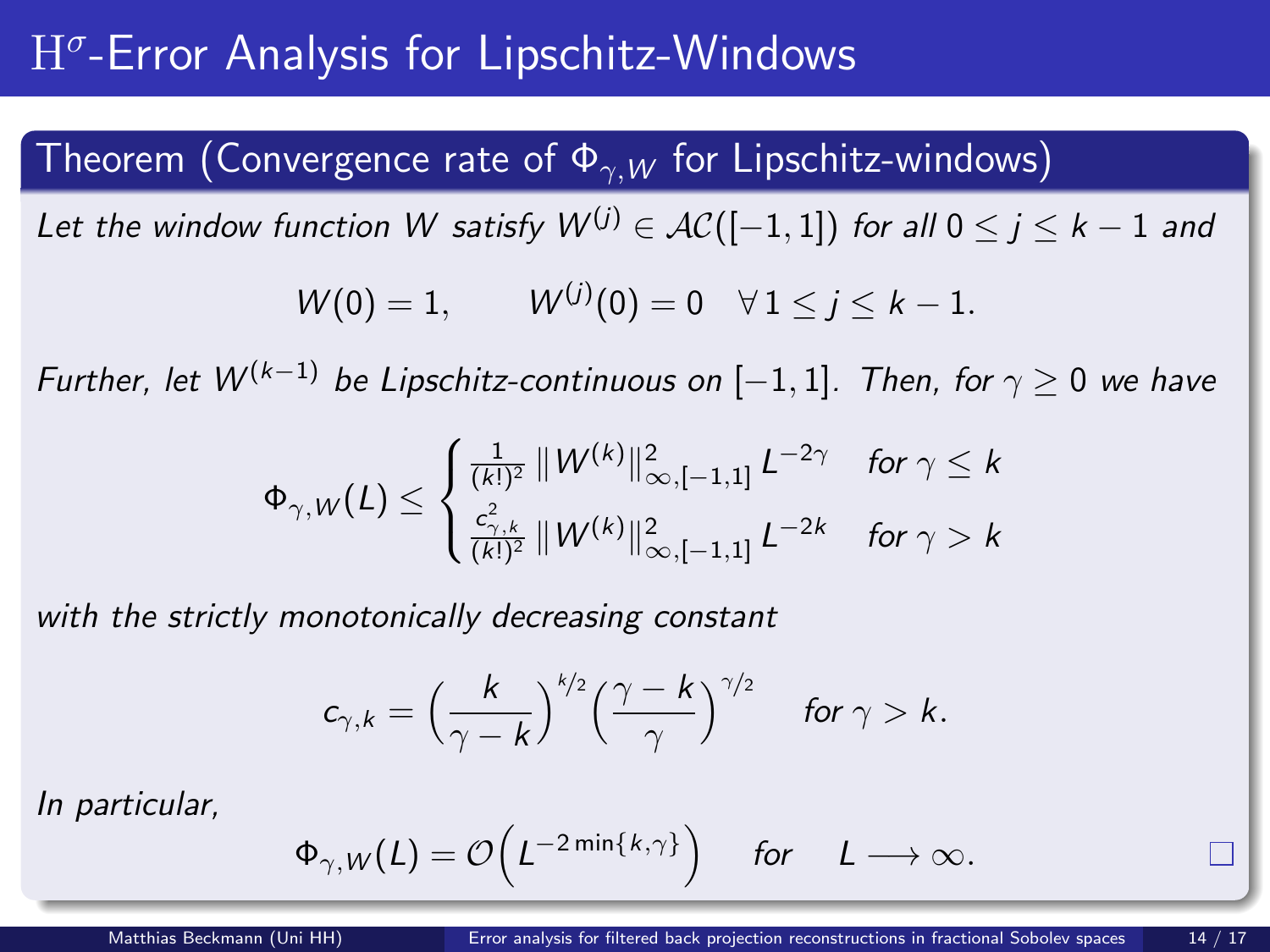# $\mathrm{H}^\sigma$ -Error Analysis for Lipschitz-Windows

## Corollary  $(H^{\sigma}$ -error estimate for Lipschitz-windows)

Let  $f\in \mathrm{L}^1(\mathbb{R}^2)\cap\mathrm{H}^\alpha(\mathbb{R}^2)$  for  $\alpha>0$  and let  $\mathcal{W}^{(j)}\in\mathcal{AC}([-1,1])$  for all  $0\leq j\leq k-1$ with

$$
W(0) = 1,
$$
  $W^{(j)}(0) = 0 \quad \forall 1 \le j \le k - 1.$ 

Further, let  $W^{(k-1)}$  be Lipschitz-continuous on  $[-1,1]$ . Then, for  $0 \le \sigma \le \alpha$ , the  $\mathrm{H}^\sigma$ -norm of the FBP reconstruction error  $\mathrm{e}_L = f - f_L$  is bounded above by

$$
\|e_L\|_{\sigma} \leq \begin{cases} \left(\frac{1}{k!} \left\|W^{(k)}\right\|_{\infty, [-1,1]} + 1\right) L^{\sigma - \alpha} \|f\|_{\alpha} & \text{for } \alpha - \sigma \leq k \\ \left(\frac{c_{\alpha - \sigma, k}}{k!} \left\|W^{(k)}\right\|_{\infty, [-1,1]} L^{-k} + L^{\sigma - \alpha}\right) \|f\|_{\alpha} & \text{for } \alpha - \sigma > k \end{cases}
$$

with the strictly monotonically decreasing constant

$$
c_{\alpha-\sigma,k}=\Big(\frac{k}{\alpha-\sigma-k}\Big)^{k/2}\Big(\frac{\alpha-\sigma-k}{\alpha-\sigma}\Big)^{(\alpha-\sigma)/2}\quad\text{ for }\alpha-\sigma>k.
$$

$$
\|e_L\|_{\sigma} \leq \Big(c\|W^{(k)}\|_{\infty, [-1,1]} L^{-\min\{k,\alpha-\sigma\}} + L^{\sigma-\alpha}\Big)\|f\|_{\alpha} = \mathcal{O}\Big(L^{-\min\{k,\alpha-\sigma\}}\Big). \qquad \Box
$$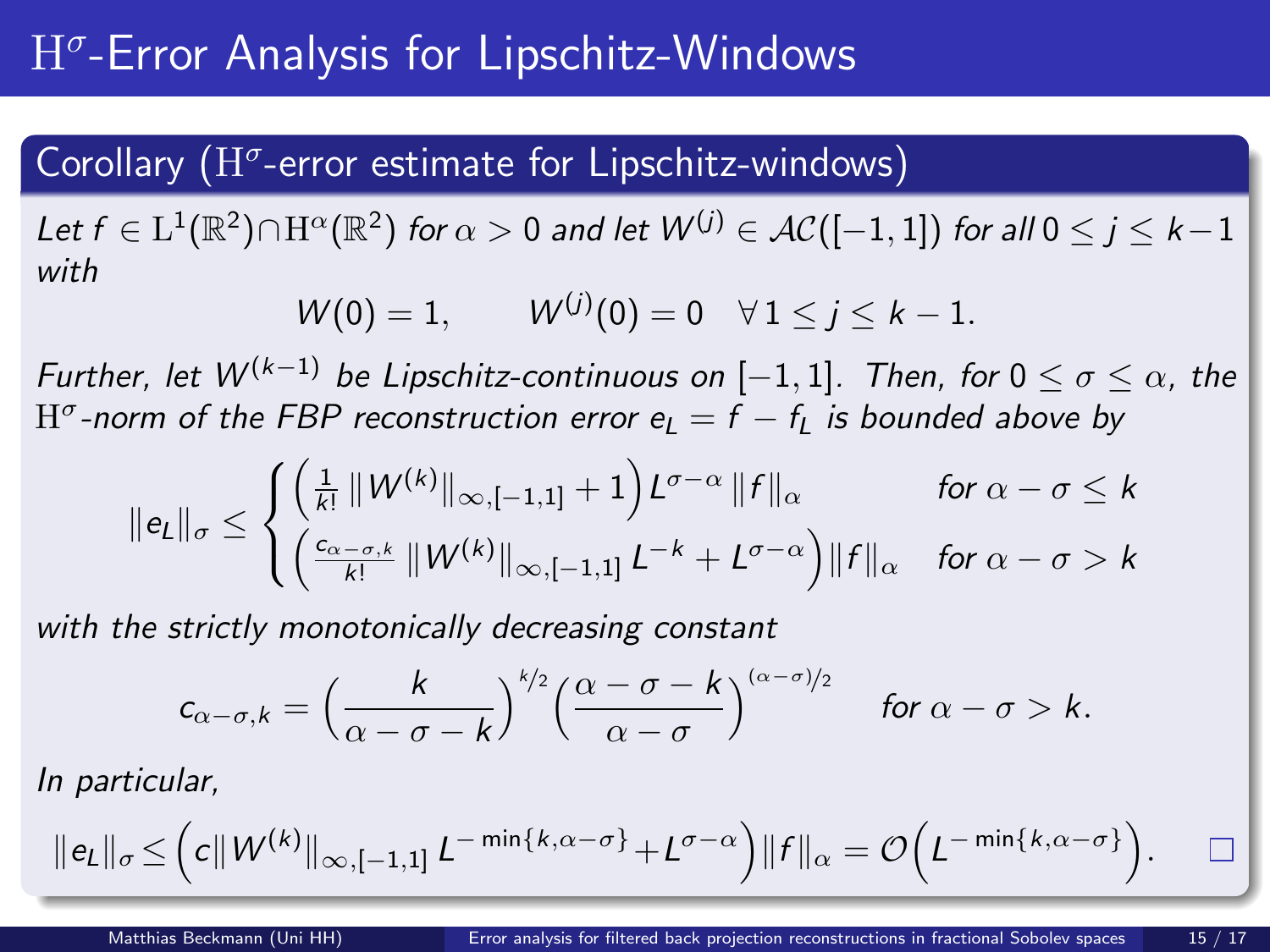## <span id="page-43-0"></span>Theorem (Asymptotic  $\mathrm{H}^\sigma$ -error estimate)

Let  $f\in \mathrm{L}^1(\mathbb{R}^2)\cap \mathrm{H}^\alpha(\mathbb{R}^2)$  for  $\alpha>0$  and let  $W\in \mathrm{L}^\infty(\mathbb{R})$  be k-times differentiable at the origin,  $k \geq 2$ , with

$$
W(0) = 1,
$$
  $W^{(j)}(0) = 0 \quad \forall 1 \le j \le k - 1.$ 

Then, for  $0 \le \sigma \le \alpha$ , the H<sup> $\sigma$ </sup>-norm of the FBP reconstruction error  $e_L = f - f_L$  is bounded above by

$$
\|e_L\|_{\sigma} \leq \begin{cases} \left(\frac{\sqrt{2}}{k!} |W^{(k)}(0)| + 1\right) L^{\sigma - \alpha} \|f\|_{\alpha} + o(L^{\sigma - \alpha}) & \text{for } \alpha - \sigma \leq k \\ \left(\frac{\sqrt{2}}{k!} c_{\alpha - \sigma, k} |W^{(k)}(0)| L^{-k} + L^{\sigma - \alpha}\right) \|f\|_{\alpha} + o(L^{-k}) & \text{for } \alpha - \sigma > k \end{cases}
$$

with the strictly monotonically decreasing constant

$$
c_{\alpha-\sigma,k}=\left(\frac{k}{\alpha-\sigma-k}\right)^{k/2}\left(\frac{\alpha-\sigma-k}{\alpha-\sigma}\right)^{(\alpha-\sigma)/2}\quad\text{for }\alpha-\sigma>k.
$$

$$
\|e_L\|_{\sigma} \leq \Big(c\,|W^{(k)}(0)|\,L^{-\min\{k,\alpha-\sigma\}}+L^{\sigma-\alpha}\Big)\|f\|_{\alpha}+o\Big(L^{-\min\{k,\alpha-\sigma\}}\Big).
$$